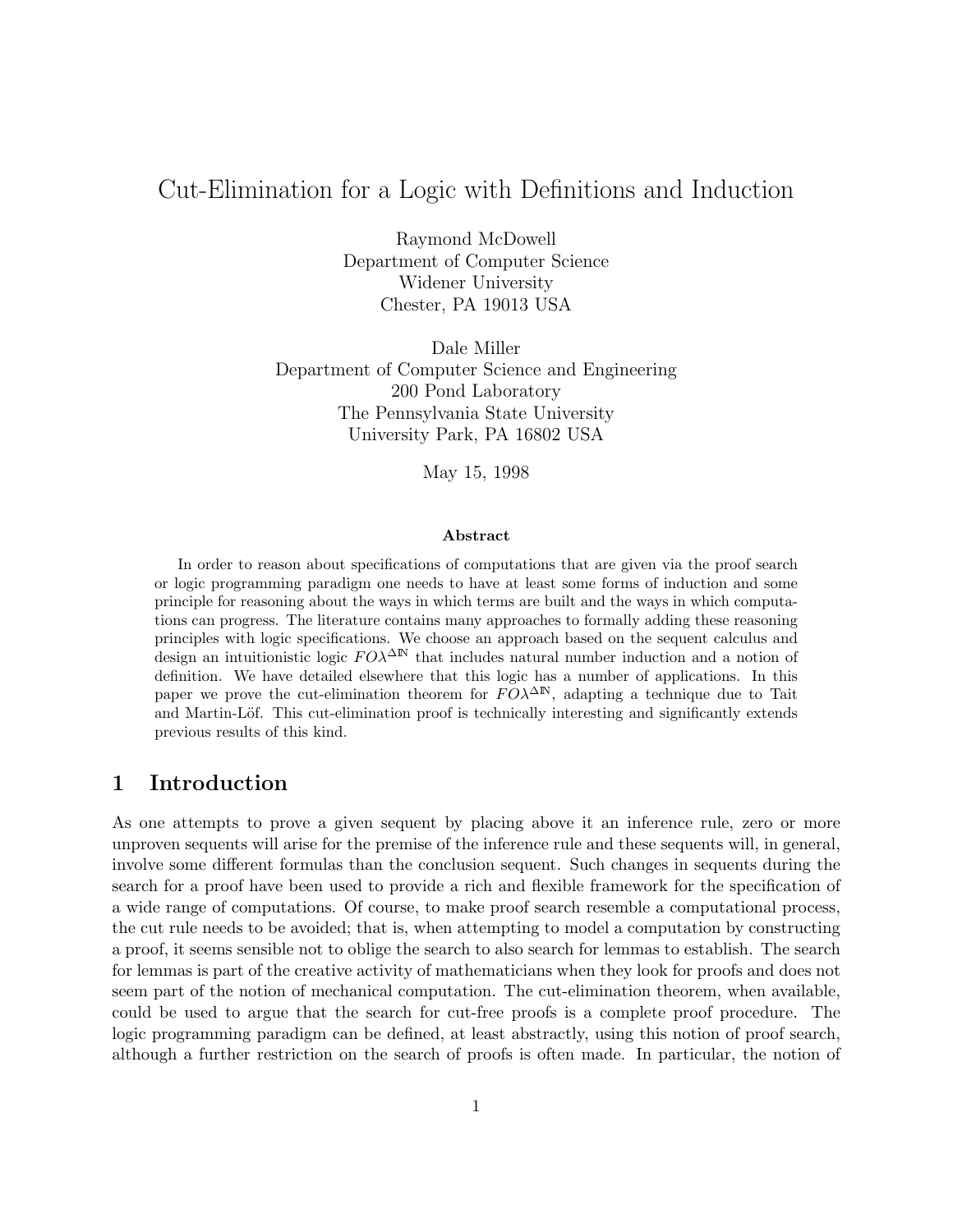"goal-directed search" that seems to be a natural aspect of the logic programming paradigm has been formulated using the technical notion of uniform proof [18, 17]. To retain completeness of uniform proofs, restrictions on logical formulas need to maintained. For example, completeness of uniform proofs can be achieved in classical logic by restricting to Horn clauses [19]; in intuitionistic logic by restricting to hereditary Harrop formulas [18]; and in linear logic by choosing the proper logical connectives [1, 17].

There are numerous examples of specifying computations within these logics and with using meta-theoretic properties of those logics to infer properties of computations. We only mention a few of these examples here. Intuitionistic logic has been used to specify both the dynamic and static semantics of functional programming languages [10], and theorems that relate these two semantics (such as subject reduction or type preservation) are rendered as simple consequences of the proof theory of intuitionistic logic [14]. In [17], various linear logic encodings of simple objects with state are given and proved equivalent within linear logic. Also in that paper, a small programming language with references is specified, and techniques for proving the equivalence of two programs are given based on resolution within linear logic. In [2], Chirimar provides two specifications of the operational semantics of the DLX RISC processor [20], one capturing its sequential, machine code semantics and the other capturing its concurrent, pipe-lined semantics. Using simple properties of proofs in linear logic, he is able to formally show the equivalence of those two specifications.

Moving from the classical theory of Horn clauses (the logical foundations of Prolog) to all of linear logic (as in the Forum specification language [17]) greatly increases the expressive power of the logic programming paradigm. While Horn clauses are, of course, powerful enough to specify all computations, such specifications need to represent most of the dynamics of a computation within atomic formulas, that is, within the non-logical layer of the language. As a result, deep properties of the ambient logic, such as cut-elimination, are of only limited use when reasoning about Horn clause specifications since such properties only supply meaning for the logical constants. As more expressive logics are used, more dynamics of a computation can be captured by various aspects of the logic, and this increases the likelihood that properties of the logic can be used to derive properties of the specified computations.

There is a difference, however, between specifying a computation and reasoning about a computation, and, in particular, reasoning about computation often requires induction and some way to considering all possible paths that a given computation could proceed or a given object could have been constructed. In the literature, there have been various approaches to providing for these missing features. Within type theory, for example, induction over data structures and over proofs can be used for reasoning about computations [21]. Within logic programming, there are various ways to turn the closed world assumption into a proof principle, such as SLDNF [4]. In this paper, we consider another approach that introduces new inference rules into the sequent calculus of intuitionistic logic. In particular, we add to the sequent calculus a rule for induction on natural numbers and inference rules for treating logic specifications as *definitions* instead of as *theories*. Our approach to definitions follows lines developed by Schroeder-Heister [25], Eriksson [5], Girard [9], and Stärk  $[28]$ .

Our needs for reasoning about specifications, however, forced us to develop a single extension to intuitionistic logic, called  $F O \lambda^{\Delta N}$  (pronounced "fold-n"), that goes beyond the logics studied in previous works. In particular, we needed one logic that allowed for not only induction and definitions but also for higher-order quantification (but not predicate quantification) since we wished to treat higher-order abstract syntax [23]. When designing a new sequent calculus to be used for reasoning,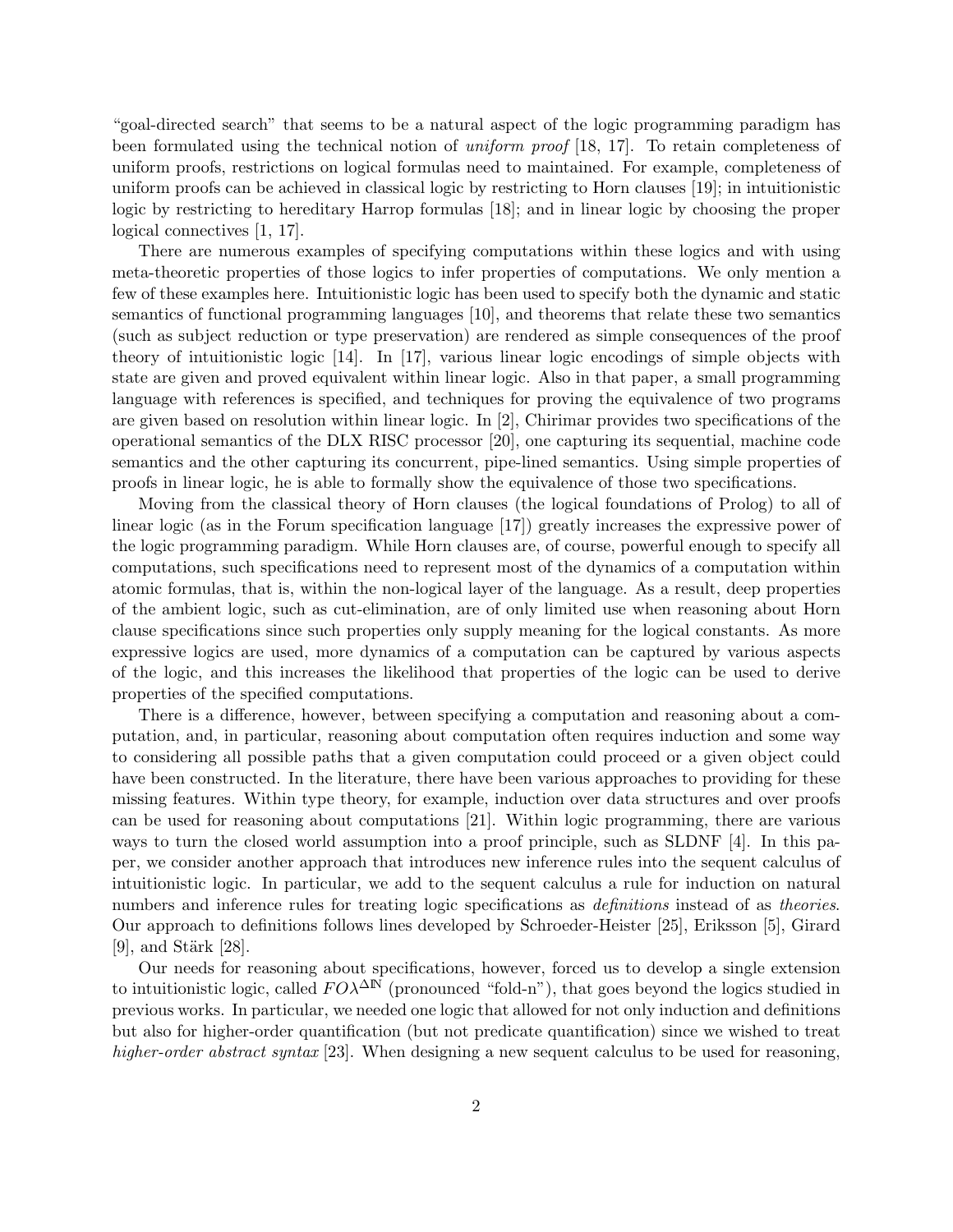it is important to establish a cut-elimination theorem since this one result can be used to show the consistency of the logic as well as that the consequence relation is closed under modus ponens. The key features of  $F O \lambda^{\Delta N}$  (induction, definitions, and higher-order quantification) interact in complicated ways, so previous cut-elimination proofs for logics with these features in isolation do not carry over to this new system. The bulk of this paper is a presentation of a proof of cutelimination for  $F O \lambda^{\Delta N}$ .

The paper is organized as follows. In the next section, we briefly describe some uses that have been made of  $F O \lambda^{\Delta N}$ . In section 3 we introduce the logic and some of its basic properties. We proceed in Section 4 to give an overview of the cut-elimination proof. Section 5 specifies the reduction rules that will be used to eliminate applications of the cut rule. This is followed by a section which provides some auxiliary definitions and their properties. Section 7 contains the proof of cut-elimination. We conclude with a brief comparison of our work with related work of Martin-Löf and Schroeder-Heister.

# 2 Applications of  $F O \lambda^{\Delta N}$

One use of  $F O \lambda^{\Delta N}$  has been to reason about Horn clause programs. For example, Horn clauses can be used to specify a predicate that relates a list to its length and another predicate that relates two lists if they are permutations of each other. It is an easy matter to give a proof in  $FO\lambda^{\Delta N}$  that if two lists are permutations of each other, then those two lists have the same length [13, Chapter 2]. Many similar theorems can be found throughout McDowell's dissertation [13].

As we shall see, the integration of definitions into sequent calculus makes it possible to perform a case analysis on possible ways that a specified computation can progress. If exploited properly, it is possible to capture notions such as simulation and bisimulation between two processes. The paper [16] shows how this can be accomplished in abstract transition systems and CCS.

A final area where  $F O \lambda^{\Delta N}$  has been used to reason about specifications is in the area of logical frameworks and higher-order abstract syntax. Logical frameworks have been successfully used to give high-level, modular, and formal specifications of many important judgments in the area of programming languages and inference systems. These judgments, such as "the term M denotes a program", "the program M evaluates to the value  $V$ ", and "the program M has type  $T$ ", are represented by predicates in the specification logic or by types in a dependent type calculus. One of the advantages of such formal specifications is that they allow logical and mathematical analyses to be used to prove properties about the specified systems. Given the specification of evaluation for a functional programming language, for example, we may wish to prove that the language is deterministic or that evaluation preserves types.

One challenge in reasoning about such specifications centers on the use of higher-order abstract syntax, an elegant and declarative encoding of abstraction and substitution [23]. With most approaches to syntactic representation, the details of variable binding and substitution must be carefully addressed throughout a specification, and theorems about substitution and bound variables can dominate the system analyses. With higher-order abstract syntax, on the other hand, these features are specified concisely and their basic properties follow immediately from the specification logic. However, reasoning within a logical framework about systems represented in higher-order abstract syntax has been difficult since the logics that support this notion of syntax do not provide facilities for the fundamental operations of case analysis and induction. Moreover, higher-order abstract syntax leads to types and recursive definitions that do not give rise to monotone inductive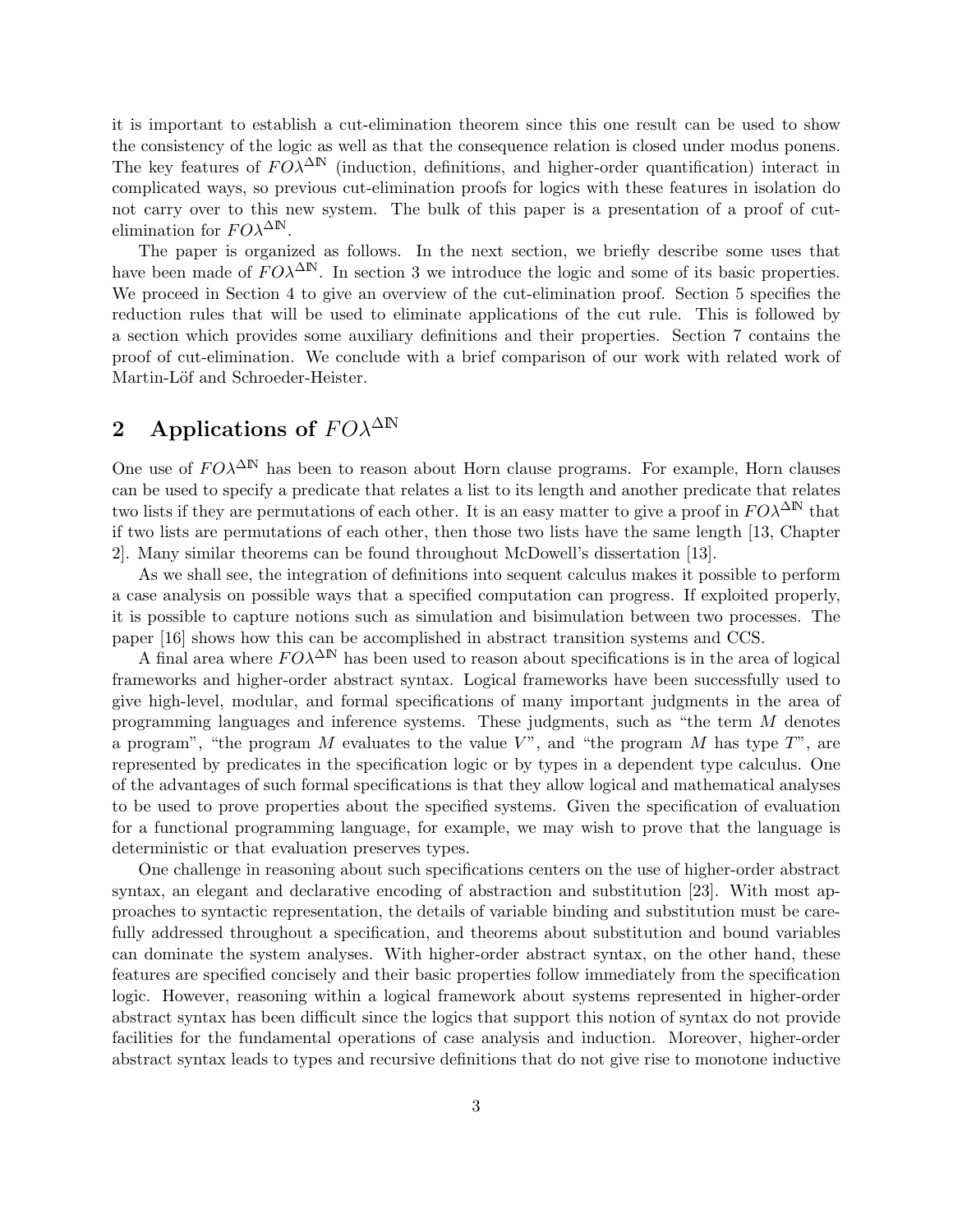operators, making inductive principles difficult to find. In [14] the authors have shown that these difficulties can be overcome within  $F O \lambda^{\Delta N}$ . See [13, 14] for more on how  $F O \lambda^{\Delta N}$  can be used as a meta-logic for an intuitionistic and linear logical framework.

The Pi derivation editor of Eriksson [6] was designed for the finitary calculus of partial inductive definitions [5]. Because of  $F O\lambda^{\Delta N}$ 's close relationship with the finitary calculus of partial inductive definitions, the Pi editor can be used to construct  $F O \lambda^{\Delta N}$  derivations. The many examples of specifications and proofs in  $FO\lambda^{\Delta N}$  reported in [13, 14] were constructed using this editor.

Dependent typed λ-calculi have been used to specify computations in ways analogous to the logic programming setting presented here [22]. Schürmann and Pfenning [26] presented a meta-logic for such a dependent typed  $\lambda$ -terms that can be used to reason about higher-order deductions in ways similar to uses of  $F O \lambda^{\Delta N}$  [14].

# 3 The Logic  $F O^{\Delta N}$

The basic logic is an intuitionistic version of a subset of Church's Simple Theory of Types [3] in which meta-level formulas will be given the type  $o$ . The logical connectives are  $\bot$ ,  $\top$ ,  $\wedge$ ,  $\vee$ ,  $\supset$ ,  $\forall_{\tau}$ , and  $\exists_{\tau}$ . The quantification types  $\tau$  (and thus the types of variables) are restricted to not contain o. Thus  $F O^{\Delta N}$  supports quantification over higher-order (non-predicate) types, a crucial feature for higher-order abstract syntax, but has a first-order proof theory since there is no quantification over predicate types. We will use sequents of the form  $\Gamma \longrightarrow B$ , where  $\Gamma$  is a finite multiset of formulas and B is a single formula. The basic inference rules for the logic are shown in Table 1. In the  $\forall \mathcal{R}$ and  $\exists \mathcal{L}$  rules, y is an eigenvariable that is not free in the lower sequent of the rule. The multicut (mc) rule is a generalization of cut due to Slaney [27], and is used to simplify the presentation of the cut-elimination proof.

We introduce the natural numbers via the constants  $z : nt$  for zero and  $s : nt \to nt$  for successor and the predicate nat :  $nt \rightarrow o$ . The right and left rules for this new predicate are

$$
\Gamma \longrightarrow \text{nat } z \quad \text{nat } \mathcal{R} \qquad \qquad \frac{\Gamma \longrightarrow \text{nat } I}{\Gamma \longrightarrow \text{nat } (s \ I)} \quad \text{nat } \mathcal{R}
$$
\n
$$
\longrightarrow B z \quad B j \longrightarrow B (s \ j) \quad B I, \Gamma \longrightarrow C
$$
\n
$$
\text{nat } I, \Gamma \longrightarrow C \qquad \text{nat } \mathcal{L} \quad .
$$

In the left rule, the predicate  $B : nt \to o$  represents the property that is proved by induction, and j is an eigenvariable that is not free in  $B$ . The third premise of that inference rule witnesses the fact that, in general, B will express a property stronger than  $(\wedge \Gamma) \supset C$ .

Because the induction predicate B in the nat $\mathcal L$  rule is not necessarily a subformula of the formula C or any formula in Γ, the subformula property does not hold for  $F O \lambda^{\Delta N}$ . In fact, we can derive the following inference rule from the induction rule:

$$
\frac{\longrightarrow B \quad B,\Gamma \longrightarrow C}{nat \ I,\Gamma \longrightarrow C}.
$$

This derived rule resembles the cut rule but requires a nat assumption. Although  $FO\lambda^{\Delta N}$  does not have the subformula property, the cut-elimination theorem still provides a strong basis for reasoning about proofs in  $FO\lambda^{\Delta N}$  [13, 14, 16]. In fact, the formulation of the nat $\mathcal L$  rule and the failure of the subformula property reflect the fact that in actual mathematical practice, finding the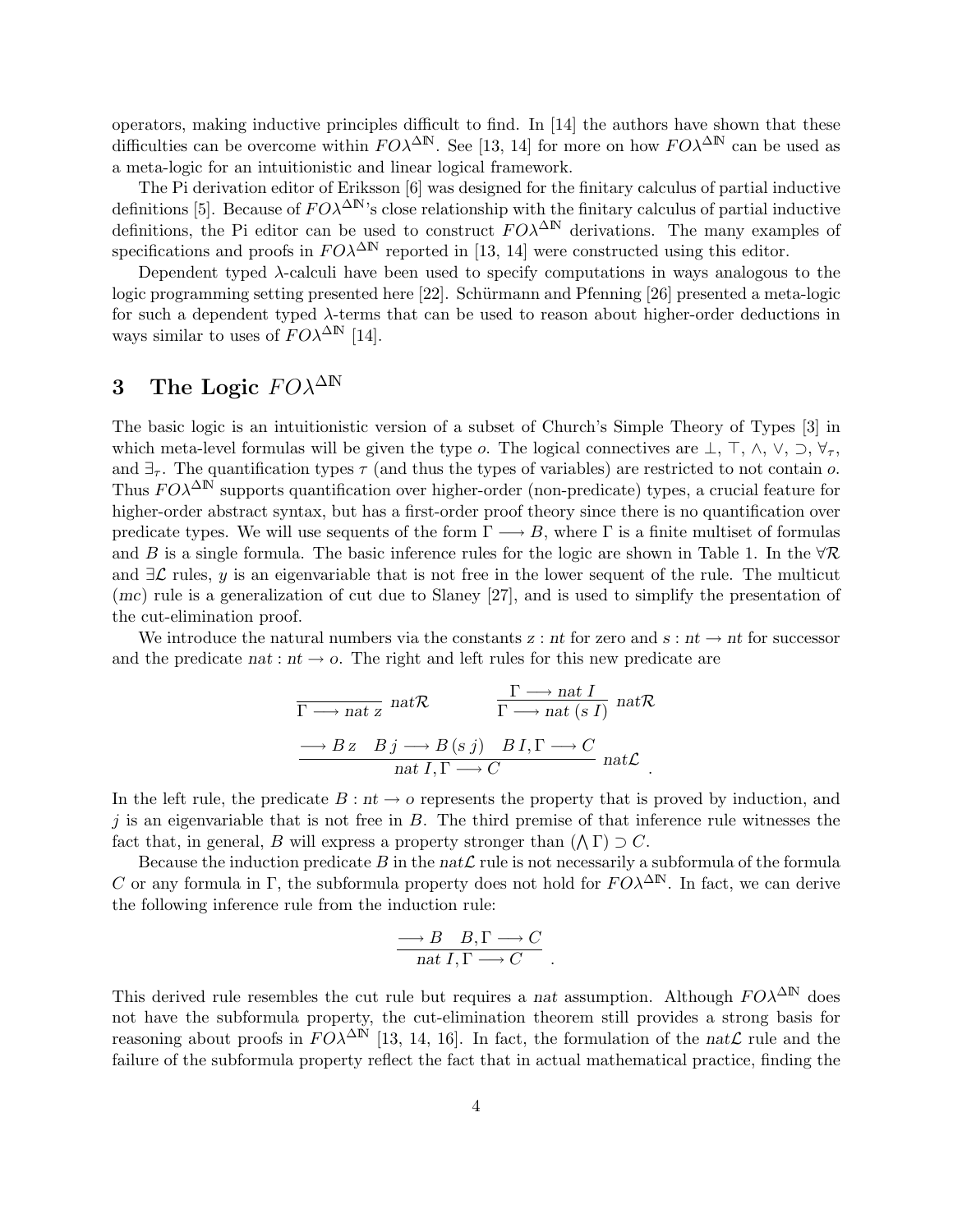| $\overline{\perp,\Gamma \longrightarrow B} \perp \mathcal{L}$                                                                                                                                        |                                                                                           | $\overline{\Gamma \rightarrow \Gamma}$ $\Gamma \mathcal{R}$                                              |
|------------------------------------------------------------------------------------------------------------------------------------------------------------------------------------------------------|-------------------------------------------------------------------------------------------|----------------------------------------------------------------------------------------------------------|
| $\frac{B,\Gamma \longrightarrow D}{B \land C,\Gamma \longrightarrow D} \land \mathcal{L}$                                                                                                            | $\frac{C,\Gamma \longrightarrow D}{B \land C.\Gamma \longrightarrow D} \land \mathcal{L}$ | $\frac{B[t/x], \Gamma \longrightarrow C}{\forall x . B, \Gamma \longrightarrow C} \ \forall \mathcal{L}$ |
| $\frac{\Gamma \longrightarrow B \quad \Gamma \longrightarrow C}{\Gamma \longrightarrow B \land C} \land \mathcal{R}$                                                                                 |                                                                                           | $\frac{\Gamma \longrightarrow B[y/x]}{\Gamma \longrightarrow \forall x \; B} \; \forall \mathcal{R}$     |
| $\frac{B,\Gamma \longrightarrow D \quad C,\Gamma \longrightarrow D}{B \vee C,\Gamma \longrightarrow D} \vee \mathcal{L}$                                                                             |                                                                                           | $\frac{B[y/x], \Gamma \longrightarrow C}{\exists x.B. \Gamma \longrightarrow C} \exists \mathcal{L}$     |
| $\frac{\Gamma \longrightarrow B}{\Gamma \longrightarrow B \vee C} \vee \mathcal{R}$                                                                                                                  | $\frac{\Gamma \longrightarrow C}{\Gamma \longrightarrow B \vee C} \vee \mathcal{R}$       | $\frac{\Gamma \longrightarrow B[t/x]}{\Gamma \longrightarrow \exists x \; B} \; \exists \mathcal{R}$     |
| $\frac{\Gamma \longrightarrow B \quad C, \Gamma \longrightarrow D}{B \supset C, \Gamma \longrightarrow D} \supset \mathcal{L}$                                                                       |                                                                                           | $\frac{B,\Gamma\longrightarrow C}{\Gamma\longrightarrow B\supset C}\supset\mathcal{R}$                   |
| $\overline{A.\Gamma \longrightarrow A}$ <i>init</i> , where A is atomic                                                                                                                              |                                                                                           | $\frac{B, B, \Gamma \longrightarrow C}{B, \Gamma \longrightarrow C} c\mathcal{L}$                        |
| $\frac{\Delta_1 \longrightarrow B_1 \cdots \Delta_n \longrightarrow B_n \quad B_1, \ldots, B_n, \Gamma \longrightarrow C}{\Delta_1, \ldots, \Delta_n, \Gamma \longrightarrow C}$ mc, where $n \ge 0$ |                                                                                           |                                                                                                          |

Table 1: Inference rules for the core of  $F O\lambda^{\Delta {\mathbb N}}$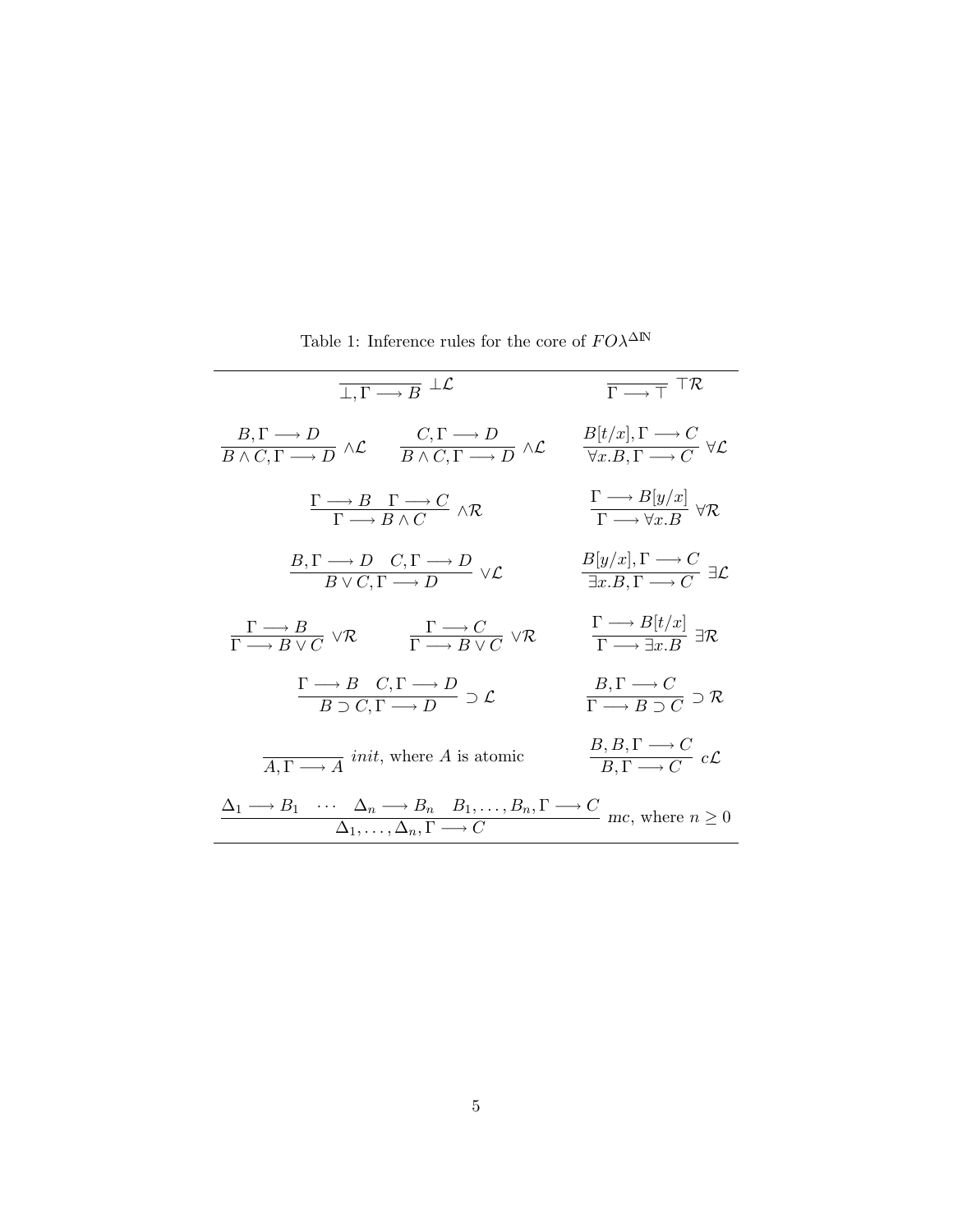proper induction hypothesis requires insight and creativity; they are not simply rearrangements of the subformulas of the conclusion. As a result, any implementation of  $F O^{\Delta N}$  will necessarily be interactive, at least for the invention of many induction hypotheses.

A definitional clause is written  $\forall \bar{x} [p \bar{t} \stackrel{\triangle}{=} B]$ , where p is a predicate constant, every free variable of the formula B is also free in at least one term in the list  $\bar{t}$  of terms, and all variables free in  $\bar{t}$  are contained in the list  $\bar{x}$  of variables. Since all free variables in  $p\bar{t}$  and B are universally quantified, we often leave these quantifiers implicit when displaying definitional clauses. The atomic formula  $p\bar{t}$  is called the head of the clause, and the formula B is called the body. The symbol  $\stackrel{\triangle}{=}$  is used simply to indicate a definitional clause: it is not a logical connective. A *definition* is a (perhaps infinite) set of definitional clauses. The same predicate may occur in the head of multiple clauses of a definition: it is best to think of a definition as a mutually recursive definition of the predicates in the heads of the clauses.

Definitions are employed in  $F O\lambda^{\Delta N}$  via left and right introduction rules for atomic formulas. If we impose no restrictions on definitions, the cut-elimination theorem does not hold [24]. Two different approaches have been taken to retain the admissibility of cut. First, if the structural rule of contraction is removed or restricted (as it is in linear logic, for example), cut-elimination can be established [9, 25]. Another approach, more appropriate for use here since we wish to work within an intuitionistic setting, is to restrict the occurrences of implications within the body of definitions. In [25], Schroeder-Heister proved the cut-elimination theorem for an intuitionistic logic in which no implications are allowed within definitions. Here we shall allow implications in the body of definitions if they are suitably stratified. Toward that end we assume that each predicate symbol p in the language has associated with it a natural number  $\text{lvl}(p)$ , the *level* of the predicate. The following definition extends the notion of level to formulas and derivations.

**Definition 1** Given a formula B, its level  $\text{lvl}(B)$  is defined as follows:

1.  $\text{lvl}(p\bar{t}) = \text{lvl}(p)$ 

2. 
$$
Ivl(\perp) = Ivl(\top) = 0
$$

- 3.  $\text{lvl}(B \wedge C) = \text{lvl}(B \vee C) = \max(\text{lvl}(B), \text{lvl}(C))$
- 4.  $\text{lvl}(B \supset C) = \max(\text{lvl}(B) + 1, \text{lvl}(C))$
- 5.  $\text{lvl}(\forall x.B) = \text{lvl}(\exists x.B) = \text{lvl}(B).$

Given a derivation  $\Pi$  of  $\Gamma \longrightarrow B$ ,  $\text{lvl}(\Pi) = \text{lvl}(B)$ .

We shall now require that for every definitional clause  $\forall \bar{x} [p \bar{t} \stackrel{\triangle}{=} B]$ ,  $| \text{vl}(B) \leq | \text{vl}(p)$ .

The logic  $F O \lambda^{\Delta N}$  has uses definitions in left and right-introduction rules for atoms; the following relation will be useful for describing those inference rules.

**Definition 2** Let the four-place relation  $\text{dfn}(\rho, A, \sigma, B)$  be defined to hold for the formulas A and B and the substitutions  $\rho$  and  $\sigma$  if there is a clause  $\forall \bar{x}[A' \stackrel{\triangle}{=} B]$  in the given definition such that  $A\rho = A'\sigma.$ 

The right and left rules for atoms are

$$
\frac{\Gamma \longrightarrow B\theta}{\Gamma \longrightarrow A} \text{ def } \mathcal{R}, \text{ where } df(\epsilon, A, \theta, B)
$$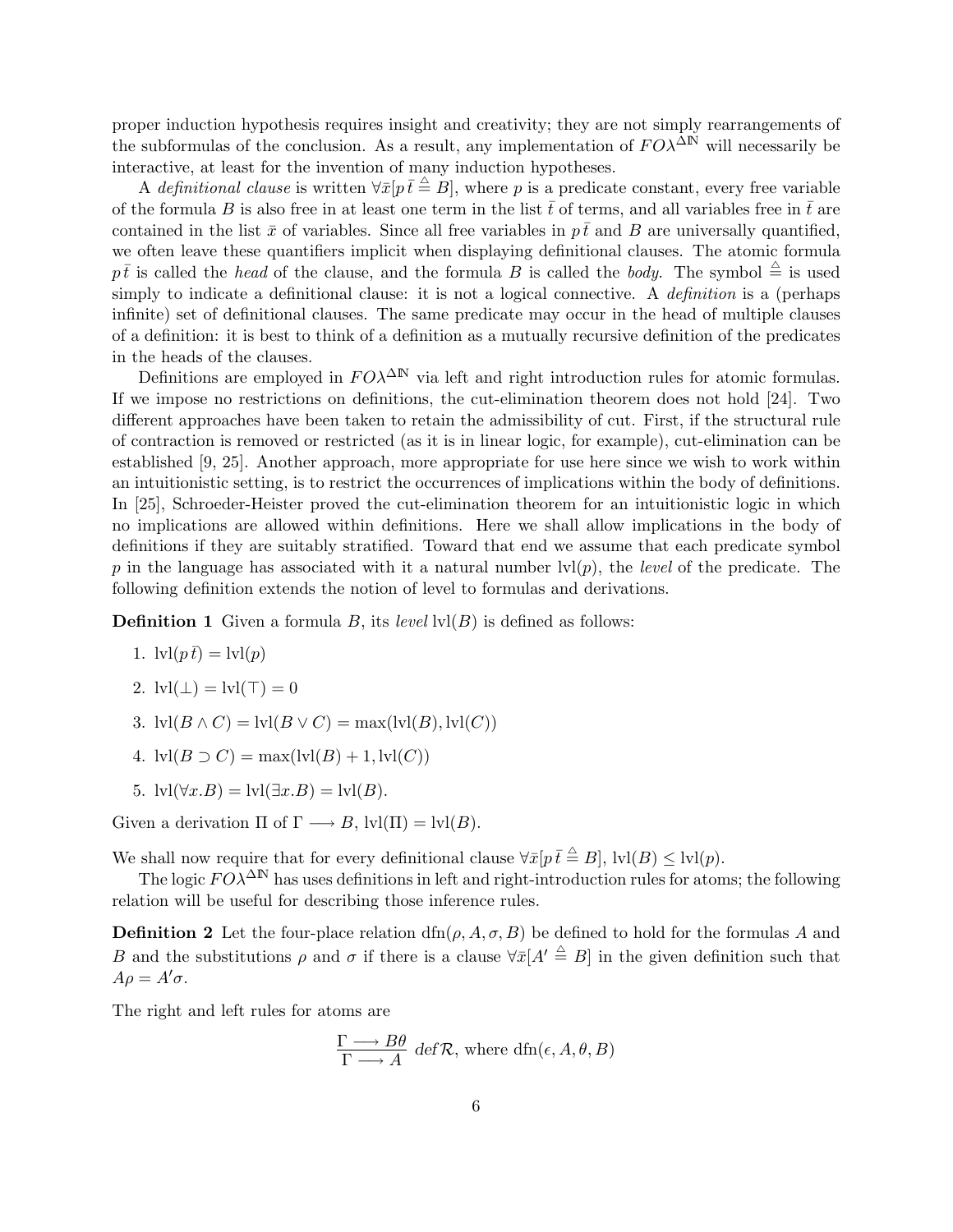$$
\frac{\{B\sigma, \Gamma\rho \longrightarrow C\rho \mid \text{dfn}(\rho, A, \sigma, B)\}}{A, \Gamma \longrightarrow C} \text{ def } \mathcal{L},
$$

where  $\epsilon$  is the empty substitution and the bound variables  $\bar{x}$  in the definitional clauses are chosen to be distinct from the variables free in the lower sequent of the rule. Specifying a set of sequents as the premise should be understood to mean that each sequent in the set is a premise of the rule. The right rule corresponds to the logic programming notion of *backchaining* if we think of  $\triangleq$ in definitional clauses as reverse implication. The left rule is similar to definitional reflection [25] (not to be confused with another notion of reflection often considered between a meta-logic and object-logic) and to an inference rule used by Girard in his note on fixed points [9]. Notice that in the  $\det \mathcal{L}$  rule, the free variables of the conclusion can be instantiated in the premises.

The number of premises of the def  $\mathcal L$  rule may be zero or may be infinite. If the formula A does not unify with the head of any definitional clause, then the number of premises will be zero. In this case, A is an unprovable formula logically equivalent to  $\perp$ , and def L corresponds to the  $\perp \mathcal{L}$  rule. If the formula A does unify with the head of a definitional clause, the number of premises could be infinite, since the domains of the substitutions  $\rho$  and  $\sigma$  may include variables that are not free in A and B. In general we wish to work with inference rules with a finite number of premises. This can be achieved by restricting definitions to have only a finite number of clauses and to restrict the use of def  $\mathcal L$  rule to those formulas A such that for every definitional clause there is a finite, complete set of unifiers (CSU) [11] of A and the head of the clause. Consider the following inference rule due to Eriksson [5]

$$
\frac{\{B\theta, \Gamma\theta \longrightarrow C\theta \mid \theta \in CSU(A, A') \text{ for some clause } \forall \bar{x}[A' \stackrel{\triangle}{=} B]\}}{A, \Gamma \longrightarrow C} \text{ def } \mathcal{L}_{CSU}
$$

,

where the variables  $\bar{x}$  are chosen to be distinct from the variables free in the lower sequent of the rule. When the CSUs and definition are finite, this rule will have a finite number of premises. Notice that in first-order logics, a CSU will have at most one member, namely the most general unifier (MGU).

**Proposition 3** The rules def L and def  $\mathcal{L}_{CSU}$  are interadmissible, that is, if  $FO\lambda^{\Delta N}$  is formulated with either def  $\mathcal{L}_{CSU}$ , the other rule is admissible in that formulation.

**Proof** Given the set of derivations

$$
\left\{ \underset{B\theta, \Gamma\theta \longrightarrow C\theta}{\Pi^{\theta,B}} \right\}_{\theta \in CSU(A,A')} \text{ for some clause } \forall \bar{x}[A' \stackrel{\triangle}{=} B] \longrightarrow
$$

we can construct a derivation of  $A, \Gamma \longrightarrow C$  using  $\det \mathcal{L}$  as follows. For any definitional clause  $\forall \bar{x}[A' \stackrel{\triangle}{=} B]$  and substitutions  $\rho$  and  $\sigma$  such that  $A\rho = A'\sigma$ , the substitution

$$
\rho_{\sigma}(y) = \begin{cases} \sigma(y) & \text{if } y \in FV(A')\\ \rho(y) & \text{otherwise} \end{cases}
$$

will be a unifier of A and A'. Thus for some  $\theta \in CSU(A, A')$  there is a substitution  $\theta'$  such that  $\rho_{\sigma}$  is  $\theta \circ \theta'$ . (Notice that composition of substitution is defined so that  $A(\theta \circ \theta') = (A\theta)\theta'$ .) We can thus use  $\Pi^{\theta,B}\theta'$  as the premise derivation of  $B\sigma,\Gamma\rho\longrightarrow C\rho$  for def L. (We will formally define what it means to apply a substitution to a derivation in Definition 5. For now it is enough to know that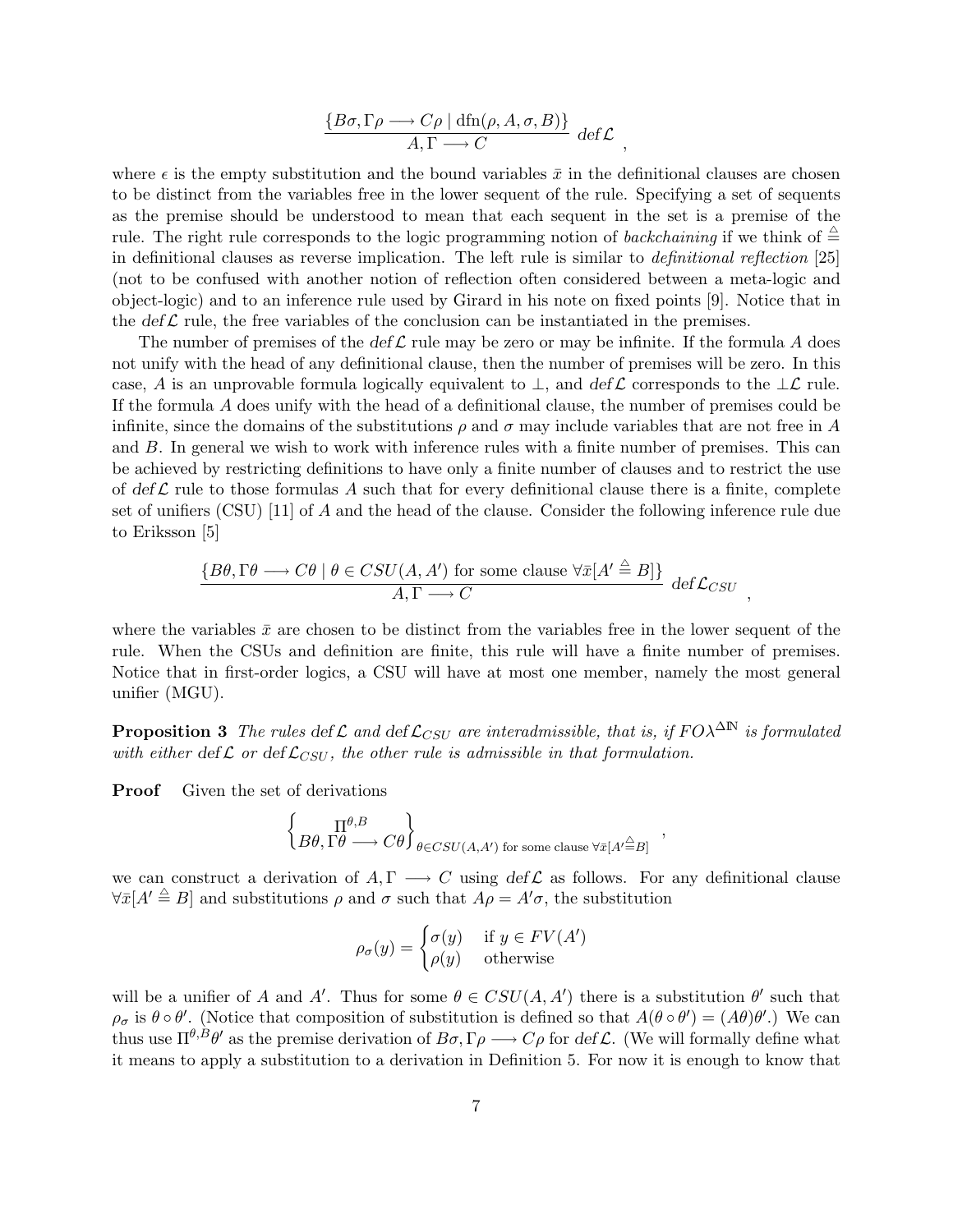it yields a derivation whose endsequent is obtained by applying the substitution to the endsequent of the original derivation.)

Given the set of derivations

$$
\left\{ \underset{B\sigma, \Gamma\rho \longrightarrow C\rho}{\Pi^{\rho, \sigma, B}} \right\}_{\text{dfn}(\rho, A, \sigma, B)},
$$

we can construct a derivation of  $A, \Gamma \longrightarrow C$  using  $\det \mathcal{L}_{CSU}$  as follows. For any definitional clause  $\forall \bar{x}[A' \stackrel{\triangle}{=} B]$  and substitution  $\theta \in CSU(A, A'), \dim(\theta, A, \theta, B)$  holds. We can thus use  $\Pi^{\theta, \theta, B}$  as the premise derivation of  $B\theta$ ,  $\Gamma\theta \longrightarrow C\theta$  for def  $\mathcal{L}$ . п

Observe that several of the rules of  $F O \lambda^{\Delta N}$  may have variables that are free in the premise but not in the conclusion: this results from the eigenvariable y of  $\forall \mathcal{R}$  and  $\exists \mathcal{L}$ , the term t of  $\forall \mathcal{L}$  and  $\exists \mathcal{R}$ , the cut formulas  $B_1, \ldots, B_n$  of mc, the induction predicate B of nat $\mathcal{L}$ , and the substitutions  $\rho$ and  $\sigma$  of def L. We view the choice of such variables as arbitrary and identify all derivations that differ only in the choice of variables that are not free in end-sequent.

We define an ordinal measure which corresponds to the height of a derivation:

**Definition 4** Given a derivation  $\Pi$  with premise derivations  ${\Pi_i}_i$ , the measure ht $(\Pi)$  is the least upper bound of  $\{\text{ht}(\Pi_i) + 1\}_i$ .

Substitutions are finite maps from variables to terms. It is common to view substitutions as maps from terms to terms by applying the substitution to all free variables of a term. We can then extend the mapping in turn to formulas and multisets by applying it to every term in a formula and every formula in a multiset. The following definition extends substitutions yet again to apply to derivations. Since we identify derivations that differ only in the choice of variables that are not free in the end-sequent, we will assume that such variables are chosen to be distinct from the variables in the domain of the substitution and from the free variables of the range of the substitution. Thus applying a substitution to a derivation will only affect the variables free in the end-sequent.

**Definition 5** If  $\Pi$  is a derivation of  $\Gamma \longrightarrow C$  and  $\theta$  is a substitution, then we define the derivation  $\Pi$ θ of Γθ →  $C$ θ as follows:

1. Suppose  $\Pi$  ends with the  $\det \mathcal{L}$  rule

$$
\frac{\left\{\n\prod_{\rho,\sigma,B}\n\right\}}{B\sigma,\Gamma'\rho \longrightarrow C\rho\n\int_{dfn(\rho,A,\sigma,B)}\n\det \mathcal{L}}
$$

.

.

Observe that if  $\dim(\rho', A\theta, \sigma', B)$  then  $\dim(\theta \circ \rho', A, \sigma', B)$ . Thus  $\Pi \theta$  is

$$
\frac{\left\{ B\sigma',\Gamma'\theta\rho',\sigma',B\atop B\sigma',\Gamma'\theta\rho'\longrightarrow C\theta\rho'\right\}_{\mathrm{dfn}(\rho',A\theta,\sigma',B)}}{A\theta,\Gamma'\theta\longrightarrow C\theta}\ \mathrm{def}\mathcal{L}
$$

2. If  $\Pi$  ends with any other rule and has premise derivations  $\Pi_1, \ldots, \Pi_n$ , then  $\Pi\theta$  also ends with the same rule and has premise derivations  $\Pi_1 \theta, \ldots, \Pi_n \theta$ .

**Lemma 6** For any substitution  $\theta$  and derivation  $\Pi$  of  $\Gamma \longrightarrow C$ ,  $\Pi \theta$  is a derivation of  $\Gamma \theta \longrightarrow C \theta$ .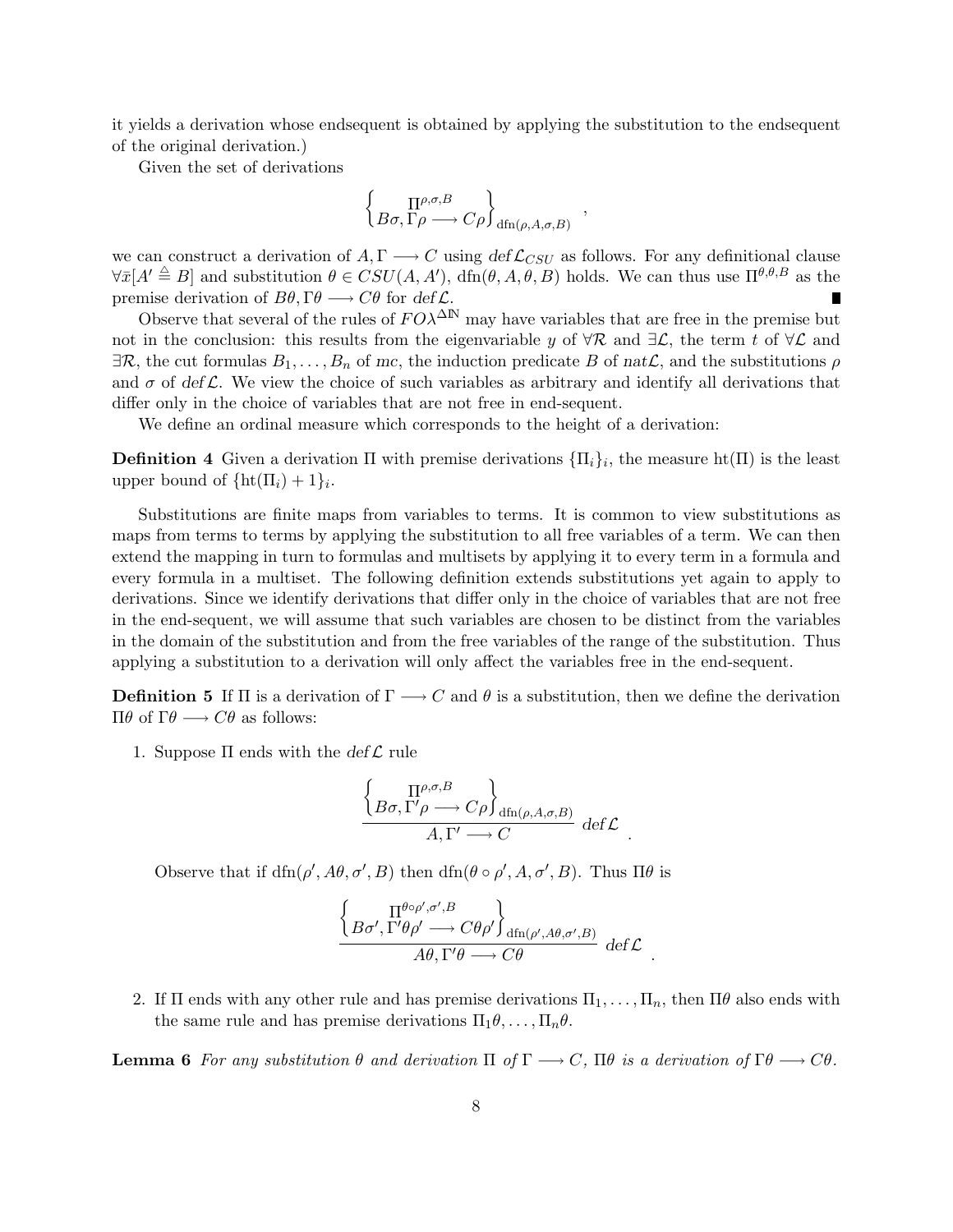**Proof** This lemma states that Definition 5 is well-constructed, and follows by induction on  $\mu(\Pi)$ . Observe that if  $\Pi$  ends with the  $\text{def } \mathcal{R}$  rule

$$
\frac{\Gamma \longrightarrow B\sigma}{\Gamma \longrightarrow A} \, \, \text{def } \mathcal{R} \ ,
$$

then dfn( $\epsilon$ , A,  $\sigma$ , B), and so it is also true that dfn( $\epsilon$ , A $\theta$ ,  $\sigma \circ \theta$ , B). Therefore

$$
\frac{\Pi'\theta}{\Gamma\theta \longrightarrow B\sigma\theta} \text{ def } \mathcal{R}
$$

is a valid derivation.

**Lemma 7** For any derivation  $\Pi$  and substitution  $\theta$ ,  $\text{ht}(\Pi) \geq \text{ht}(\Pi \theta)$ .

**Proof** The proof of this lemma is a simple induction on  $ht(\Pi)$ . The measures may not be equal because when the derivations end with the def L rule, some of the premise derivations of  $\Pi$  may not be needed to construct the premise derivations of  $\Pi\theta$ . г

Our logic does not contain a weakening rule; instead we allow extra assumptions in the axioms. The following definition provides meta-level weakening on derivations. Since we identify derivations that differ only in the choice of variables that are not free in the end-sequent, we will assume that such variables are chosen to be distinct from the free variables of the weakening formulas.

**Definition 8** If  $\Pi$  is a derivation of  $\Gamma \longrightarrow C$  and  $\Delta$  is a multiset of formulas, then we define the derivation  $w(\Delta, \Pi)$  of  $\Gamma, \Delta \longrightarrow C$  as follows:

1. If  $\Pi$  ends with the  $\det \mathcal{L}$  rule

$$
\frac{\left\{\n\prod_{\rho,\sigma,B}\n\right\}}{A,\Gamma'\longrightarrow C}\n\det^{\rho} \mathcal{L},
$$

then  $w(\Delta,\Pi)$  is

$$
\frac{\begin{Bmatrix} w(\Delta\rho,\Pi^{\rho,\sigma,B}) \\ B\sigma,\Gamma'\rho,\Delta\rho\longrightarrow C\rho \end{Bmatrix}}{A,\Gamma',\Delta\longrightarrow C} \, \det \mathcal{L} \, .
$$

2. If  $\Pi$  ends with the nat $\mathcal L$  rule

$$
\frac{\Pi_{1}}{\longrightarrow B z} \xrightarrow{B j \longrightarrow B (s j)} \frac{\Pi_{3}}{B I, \Gamma \longrightarrow C} \text{nat } \mathcal{L}
$$

,

.

then  $w(\Delta, \Pi)$  is

$$
\frac{\Pi_1}{\longrightarrow B \, z \quad B \, j \longrightarrow B \, (s \, j) \quad B \, I, \Gamma, \Delta \longrightarrow C} \text{nat } I, \Gamma, \Delta \longrightarrow C \text{nat } L
$$

п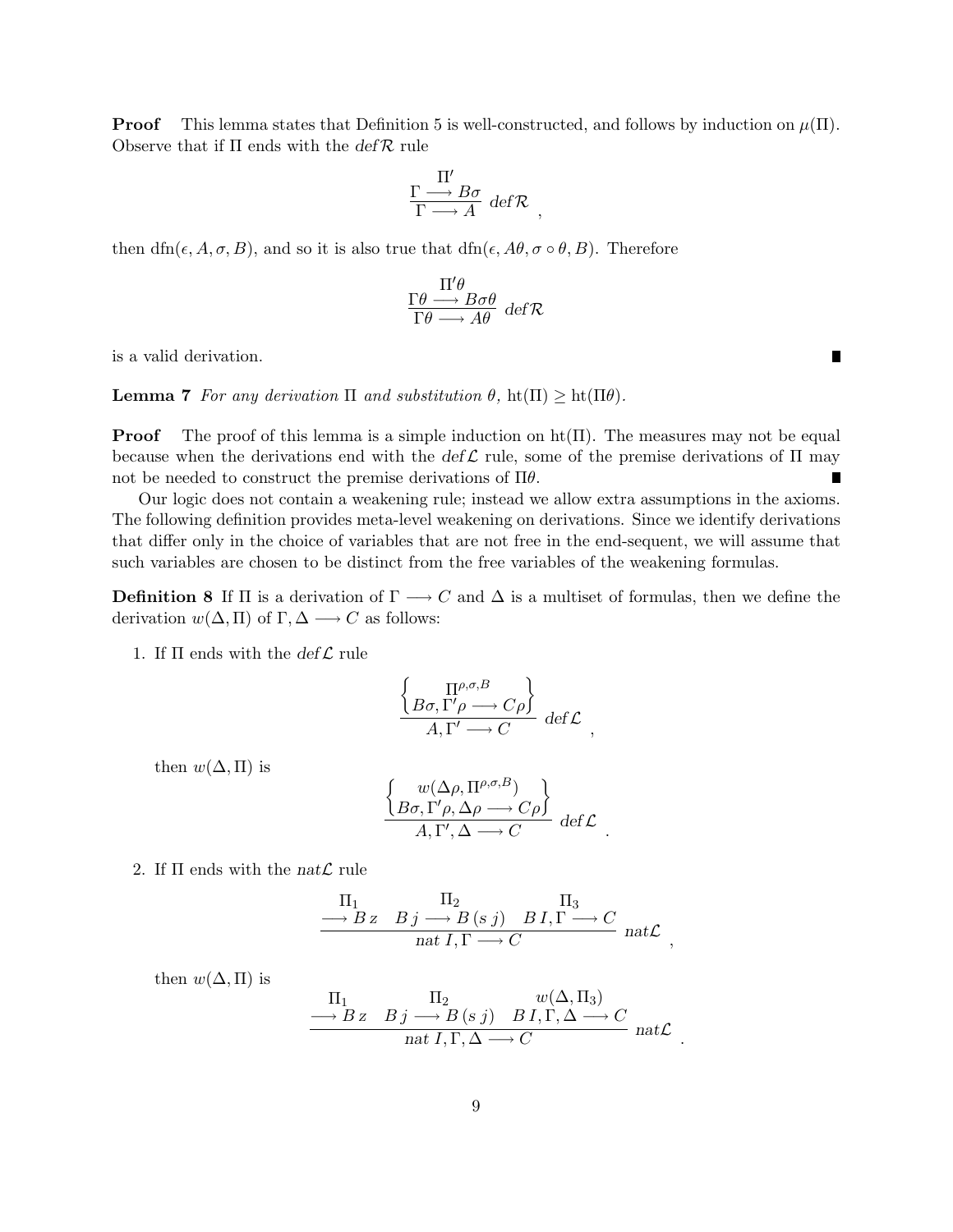3. If Π ends with the mc rule

$$
\frac{\Pi_1}{\Delta_1 \longrightarrow B_1 \cdots \Delta_n \longrightarrow B_n B_1, \dots, B_n, \Gamma \longrightarrow C \Delta_1, \dots, \Delta_n, \Gamma \longrightarrow C \text{mc}
$$

,

.

then  $w(\Delta, \Pi)$  is

$$
\frac{\Pi_1}{\Delta_1 \longrightarrow B_1 \quad \cdots \quad \Delta_n \longrightarrow B_n \quad B_1, \ldots, B_n, \Gamma, \Delta \longrightarrow C \atop \Delta_1, \ldots, \Delta_n, \Gamma, \Delta \longrightarrow C \quad \text{mc}
$$

4. If  $\Pi$  ends with any other rule and has premise derivations  $\Pi_1, \ldots, \Pi_n$ , then  $w(\Delta, \Pi)$  also ends with the same rule and has premise derivations  $w(\Delta, \Pi_1), \ldots, w(\Delta, \Pi_n)$ .

The following lemmas can be proved by induction on the measure of the given derivation.

**Lemma 9** For any multiset  $\Delta$  of formulas and derivation  $\Pi$  of  $\Gamma \longrightarrow C$ ,  $w(\Delta, \Pi)$  is a derivation of  $\Gamma, \Delta \longrightarrow C$ .

**Lemma 10** For any derivation  $\Pi$  and multiset  $\Delta$  of formulas,  $\text{ht}(\Pi) = \text{ht}(w(\Delta, \Pi)).$ 

**Lemma 11** For any derivation  $\Pi$ , multiset  $\Delta$  of formulas, and substitution  $\theta$ ,

 $w(\Delta,\Pi)\theta$  and  $w(\Delta\theta,\Pi\theta)$ 

are the same derivation.

**Lemma 12** For any derivation  $\Pi$  and multisets  $\Delta$  and  $\Delta'$  of formulas,

$$
w(\Delta, w(\Delta', \Pi))
$$
 and  $w(\Delta \cup \Delta', \Pi)$ 

are the same derivation.

## 4 Overview of the Cut-Elimination Proof

Gentzen's classic proof of cut-elimination for first-order logic [7] uses an induction involving the number of logical connectives in the cut formula. A cut on a compound formula is replaced by cuts on its subformulas, which necessarily contain a lower number of connectives. For example, the derivation  $\mathbf{r}$  $\mathbf{r}$ 

$$
\frac{\Delta \stackrel{\prod_1}{\longrightarrow} B_1 \quad \Delta \stackrel{\prod_2}{\longrightarrow} B_2}{\Delta \stackrel{\prod_1}{\longrightarrow} B_1 \land B_2} \land \mathcal{R} \quad \frac{B_1, \Gamma \stackrel{\prod_3}{\longrightarrow} C}{B_1 \land B_2, \Gamma \stackrel{\prod_2}{\longrightarrow} C} \land \mathcal{L}
$$
  

$$
\Delta, \Gamma \stackrel{\prod_2}{\longrightarrow} C
$$

is reduced to

$$
\frac{\Lambda \xrightarrow{\Pi_1} B_1, \Gamma \xrightarrow{\Pi_3} C}{\Delta, \Gamma \longrightarrow C} mc
$$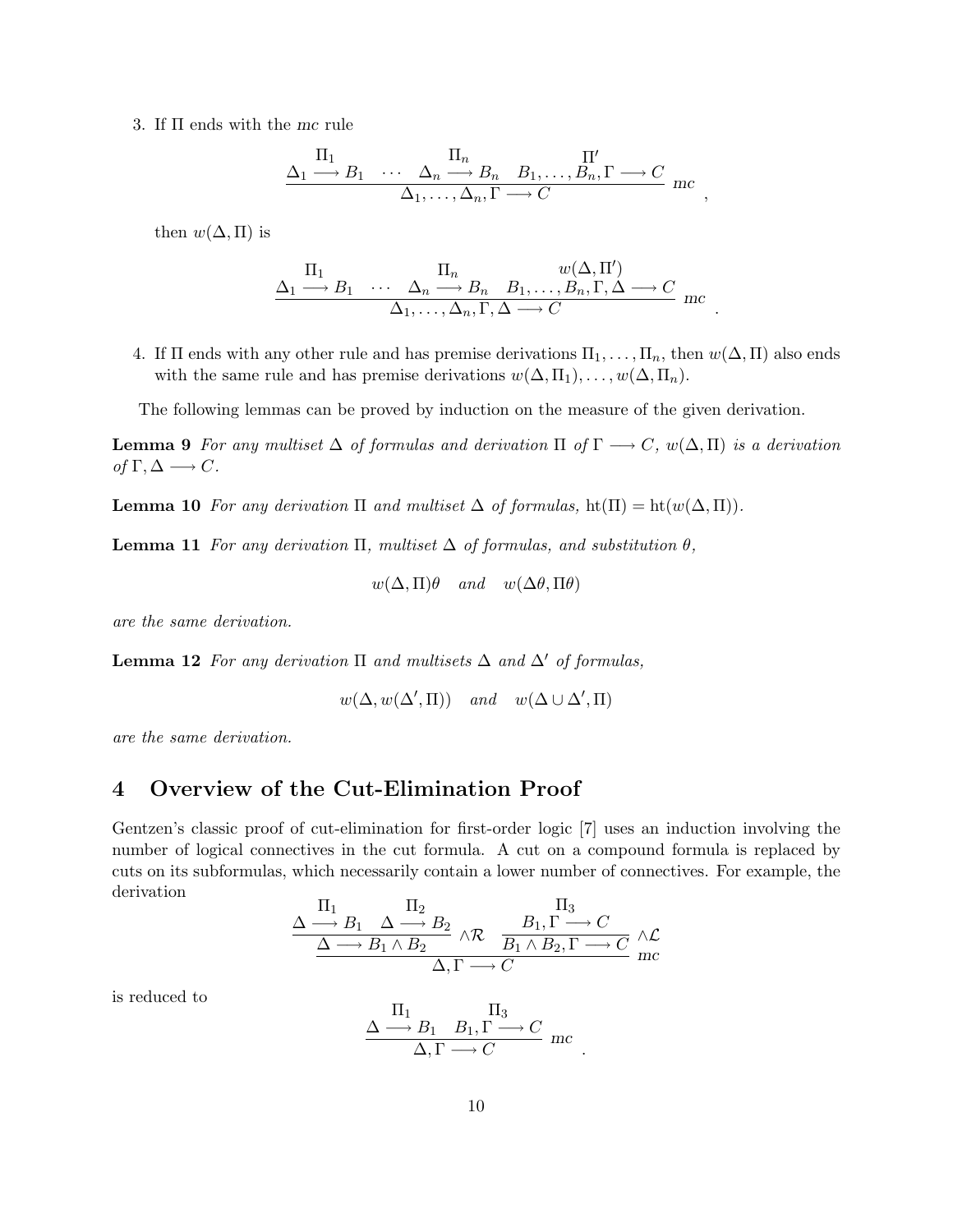By the induction hypothesis, this cut on  $B_1$  is eliminable, hence the original cut on  $B_1 \wedge B_2$  is also eliminable. In first-order logic, when the cut formula is atomic, the cut can easily be removed by permuting the cut up toward the leaves of the proof; eventually an initial rule is reached, at which point the removal of the cut is trivial.

In  $FO\lambda^{\Delta N}$ , however, the rules for natural numbers and definitions act on atoms, so the atomic case is not simple. Consider, for example, the derivation

$$
\frac{\frac{\Pi_1}{\Delta \longrightarrow B\theta} \text{ def } \mathcal{R}}{\frac{\Delta \longrightarrow A} \text{ def } \mathcal{R}} \xrightarrow{\begin{Bmatrix} \prod_{\rho,\sigma,D} & \Delta \end{Bmatrix}} \frac{\left\{ D_{\sigma}, \Gamma_{\rho} \longrightarrow C_{\rho} \right\}}{A, \Gamma \longrightarrow C} \text{ def } \mathcal{L}
$$

.

.

The obvious reduction for this is a cut between  $\Pi_1$  and the appropriate premise of the def L rule; however,  $B\theta$  is a formula of arbitrary complexity, and so will in general have a greater number of connectives than the atom A, which has zero. Thus a different induction measure is needed.

Schroeder-Heister proves cut-elimination for several logics with definitions [24, 25] by including the number of uses of the def  $\mathcal L$  rule in the derivation as part of the induction measure. However, the logics he considers do not contain induction; the inclusion of the natR and natL rules in  $FO\lambda^{\Delta N}$ complicates things further. The derivation

$$
\frac{\Pi_1}{\Delta \longrightarrow nat \; I} \quad \text{nat } \mathcal{R} \quad \frac{\Pi_2}{\longrightarrow B \; z \quad B \; j \longrightarrow B \; (s \; j) \quad B \; (s \; I), \Gamma \longrightarrow C} \quad \text{nat } \mathcal{L}
$$
\n
$$
\frac{\Delta \longrightarrow nat \; (s \; I) \quad nat \; R}{\Delta, \Gamma \longrightarrow C} \quad \text{nat } \mathcal{L}
$$

can be reduced in a number of ways, but the reductions are all variations of the derivation

$$
\frac{\Pi_{2}}{\Delta \longrightarrow \text{nat } I} \xrightarrow{\Pi_{2}} B \text{ is } \text{ is } j \longrightarrow B \text{ (s } j) \text{ is } I \longrightarrow B \text{ (s } I)
$$
\n
$$
\frac{\Delta \longrightarrow \text{nat } I \longrightarrow B \text{ (s } I)}{\Delta \longrightarrow B \text{ (s } I)} \text{ are } \text{ at } \text{ as } I \longrightarrow C
$$
\n
$$
\frac{\Delta \longrightarrow B \text{ (s } I)}{\Delta, \Gamma \longrightarrow C} \text{ are } B \text{ (s } I), \Gamma \longrightarrow C
$$

Here, the cut on the atomic formula nat (s I) is replaced by two cuts, one on the atom nat I and the other on the formula  $B(s I)$ . It is not clear what induction measure can be used here. For the first cut, the atom nat I contains no logical connectives, but this is true of the original cut formula nat (s I) as well. The number of natR rules in the right subderivation of the cut has gone down by one, but the duplication of  $\Pi_3$  might offset this. For the second cut, the cut formula  $B(sI)$  is not related at all to the original cut formula; it certainly can have no fewer connectives than the atom nat  $(s I)$ . And though its left premise is shorter than the left premise of the original cut, it is unclear how the heights of the right premises compare.

It should be noted, however, that the complicating factor here is not the presence of an induction rule, but our use of the nat predicate in the induction rule. If we remove the natR rules from the logic and reformulate the induction rule to be

$$
\frac{\longrightarrow Bz \quad Bj \longrightarrow B(sj) \quad BI, \Gamma \longrightarrow C}{\Gamma \longrightarrow C} \text{ind} ,
$$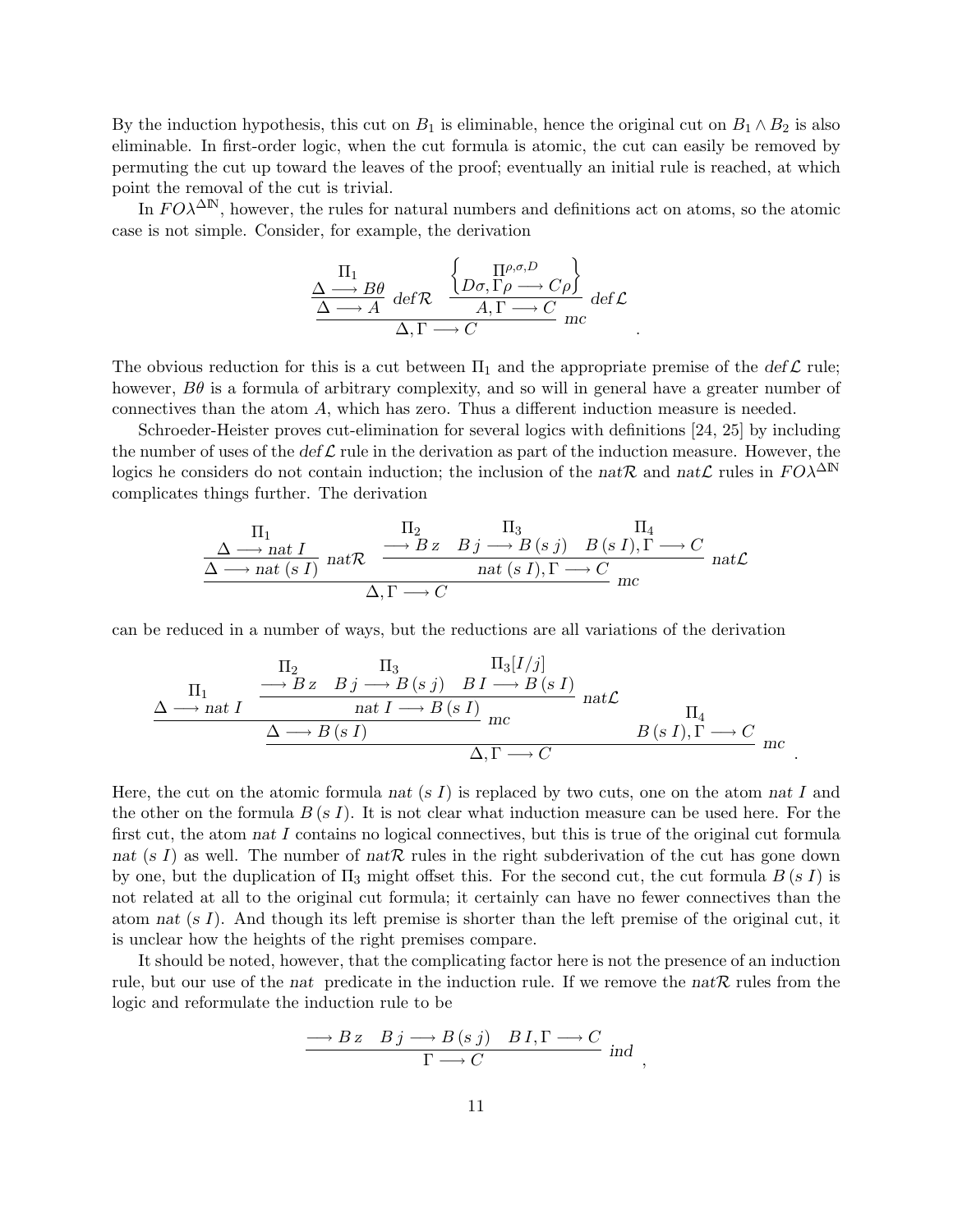then Schroeder-Heister's proofs can be extended to that logic. Despite this, we prefer to include the nat predicate in our formulation of the logic. At an aesthetic level, our formulation maintains the symmetry between right and left rules of the logic. Including the nat predicate also keeps the form of the induction rule for natural numbers consistent with the form of the induction rules we can derive from it for defined predicates [13]. Finally, the nat predicate plays a key role in the adequacy proofs for encodings of intuitionistic and linear logic frameworks in  $FO\lambda^{\Delta N}$  [14].

Our proof of the cut-elimination theorem for  $FO\lambda^{\Delta N}$  uses a technique introduced by Tait [29] to prove normal form theorems. Martin-Löf extended the method to apply beyond terms to natural deduction proofs [12], and we use it here in a sequent calculus setting. Rather than associate an induction measure with derivations, we use the derivations themselves as a measure by defining well-founded orderings on derivations, and performing the induction relative to those orderings. The basis for the orderings is a set of reduction rules, such as those suggested above, that will be used to eliminate applications of the cut rule. We give these reduction rules in Section 5. This is followed by a section which discusses two orderings on derivations, a *normalizability* ordering and a *reducibility* ordering. The well-foundedness of the normalizability ordering for a derivation implies that the reduction rules can be used to reduce the derivation to a cut-free derivation of the same end-sequent. The reducibility ordering is a superset of the normalizability ordering; thus its well-foundedness implies the well-foundedness of the normalizability ordering. (This notion of reducibility was called convertibility by Tait and computability by Martin-Löf. We prefer to avoid these terms since they carry other meanings in theoretical computer science and, instead, use reducibility after Girard [8].) In Section 7 we prove the key lemma: for every derivation, the tree of its successive predecessors in the reducibility relation is well-founded. From this we conclude that the corresponding tree in the normalizability relation is also well-founded, and hence the cut rule can be eliminated from that derivation. Since this holds for every derivation, the consistency of  $F O\lambda^{\Delta N}$  follows.

## 5 Reduction Rules for Derivations

Here we define a reduction relation between derivations, which is an adaptation of the reduction rules used in Gentzen's original Hauptsatz [7].

**Definition 13** We define a *reduction* relation between derivations. The redex is always a derivation Ξ ending with the multicut rule

$$
\frac{\Pi_1}{\Delta_1 \longrightarrow B_1} \cdots \frac{\Pi_n}{\Delta_n \longrightarrow B_n} \frac{\Pi}{B_1, \dots, B_n, \Gamma \longrightarrow C} mc
$$
  

$$
\frac{\Delta_1, \dots, \Delta_n, \Gamma \longrightarrow C}{\Delta_1, \dots, \Delta_n, \Gamma \longrightarrow C} mc
$$

.

If  $n = 0$ ,  $\Xi$  reduces to the premise derivation  $\Pi$ .

For  $n > 0$  we specify the reduction relation based on the last rule of the premise derivations. If the rightmost premise derivation  $\Pi$  ends with a left rule acting on a cut formula  $B_i$ , then the last rule of  $\Pi_i$  and the last rule of  $\Pi$  together determine the reduction rules that apply. We classify these rules according to the following criteria: we call the rule an *essential* case when  $\Pi_i$  ends with a right rule; if it ends with a left rule, it is a right-commutative case; if  $\Pi_i$  ends with the init rule. then we have an *axiom* case; a *multicut* case arises when it ends with the mc rule. When  $\Pi$  does not end with a left rule acting on a cut formula, then its last rule is alone sufficient to determine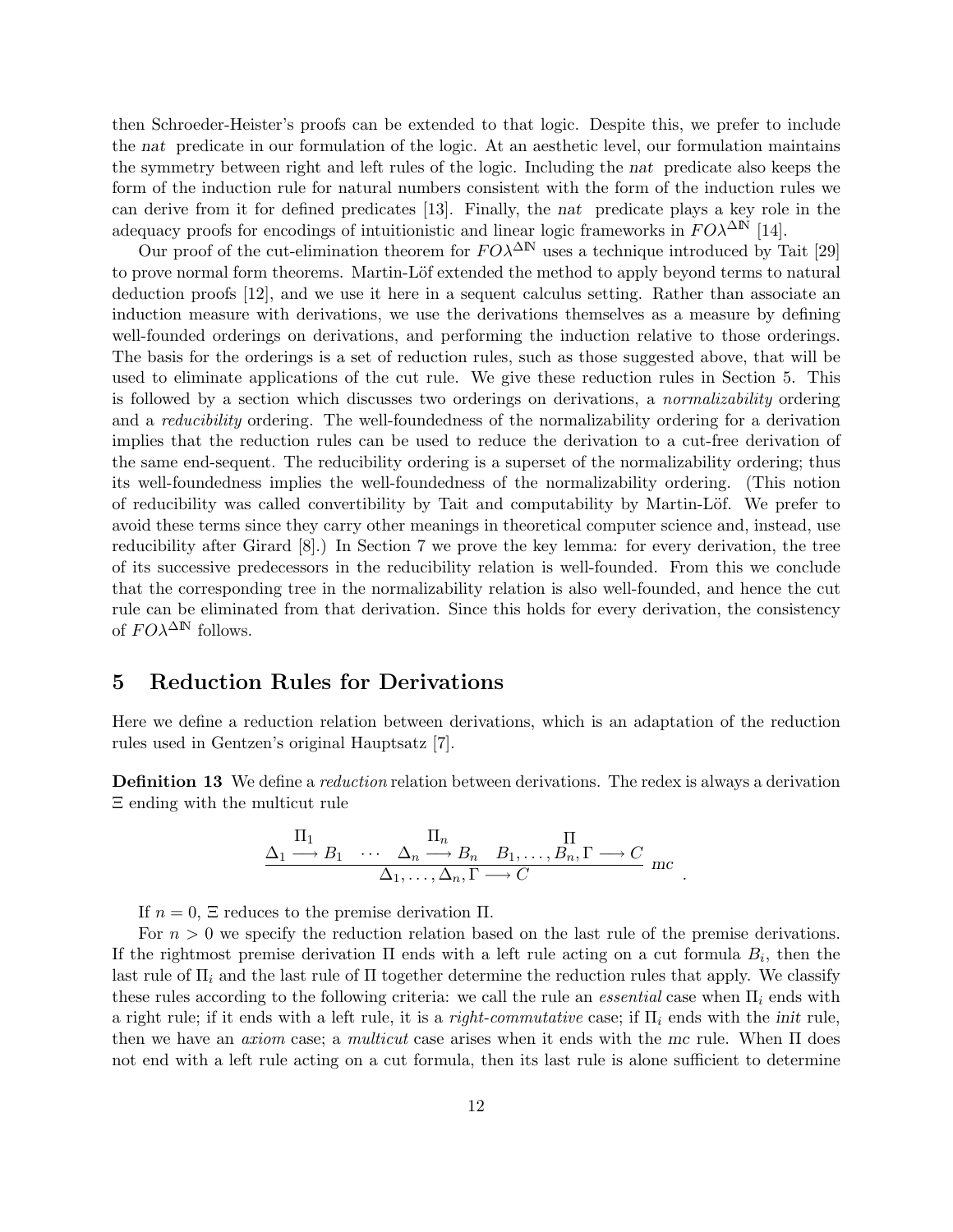the reduction rules that apply. If Π ends in a rule acting on a formula other than a cut formula, then we call this a *left-commutative* case. A *structural* case results when  $\Pi$  ends with a contraction on a cut formula. If Π ends with the init rule, this is also an axiom case; similarly a multicut case arises if  $\Pi$  ends in the mc rule. For simplicity of presentation, we always show  $i = 1$ .

#### Essential cases:

 $\wedge \mathcal{R} / \wedge \mathcal{L}$ : If  $\Pi_1$  and  $\Pi$  are

$$
\frac{\Pi'_1}{\Delta_1 \longrightarrow B'_1} \frac{\Pi''_1}{\Delta_1 \longrightarrow B'_1 \land B''_1} \land \mathcal{R}
$$
\n
$$
\frac{B'_1, B_2, \dots, B_n, \Gamma \longrightarrow C}{B'_1 \land B''_1, B_2, \dots, B_n, \Gamma \longrightarrow C} \land \mathcal{L},
$$

then Ξ reduces to

$$
\frac{\Pi'_1}{\Delta_1 \longrightarrow B'_1} \quad \frac{\Pi_2}{\Delta_2 \longrightarrow B_2} \quad \cdots \quad \frac{\Pi_n}{\Delta_n \longrightarrow B_n} \quad B'_1, B_2, \ldots, B_n, \Gamma \longrightarrow C
$$
\n
$$
\frac{\Pi'_1}{\Delta_1, \ldots, \Delta_n, \Gamma \longrightarrow C} \quad \text{inc}
$$

.

.

.

The case for the other  $\wedge\mathcal{L}$  rule is symmetric.

 $\vee \mathcal{R} / \vee \mathcal{L}$ : If  $\Pi_1$  and  $\Pi$  are

$$
\frac{\Pi'_1}{\Delta_1 \longrightarrow B'_1 \vee B''_1} \vee \mathcal{R}
$$
\n
$$
\frac{B'_1, B_2, \dots, B_n, \Gamma \longrightarrow C \quad B''_1, B_2, \dots, B_n, \Gamma \longrightarrow C \atop B'_1 \vee B''_1, B_2, \dots, B_n, \Gamma \longrightarrow C} \vee \mathcal{L},
$$

then Ξ reduces to

 $\overline{\phantom{a}}$ 

$$
\frac{\Pi'_1}{\Delta_1 \longrightarrow B'_1} \quad \frac{\Pi_2}{\Delta_2 \longrightarrow B_2} \quad \cdots \quad \frac{\Pi_n}{\Delta_n \longrightarrow B_n} \quad B'_1, B_2, \ldots, B_n, \Gamma \longrightarrow C
$$
  

$$
\frac{\Pi'_1}{\Delta_1, \ldots, \Delta_n, \Gamma \longrightarrow C} \quad \text{mc}
$$

The case for the other  $\forall \mathcal{R}$  rule is symmetric.

 $\supset \mathcal{R}/\supset \mathcal{L}$ : Suppose  $\Pi_1$  and  $\Pi$  are

$$
\frac{\Pi_1'}{\Delta_1 \longrightarrow B_1'' \supset R_1''} \supset \mathcal{R}
$$
\n
$$
\frac{B_2, \dots, B_n, \Gamma \longrightarrow B_1' \quad B_1'', B_2, \dots, B_n, \Gamma \longrightarrow C}{B_1' \supset B_1'', B_2, \dots, B_n, \Gamma \longrightarrow C} \supset \mathcal{L}
$$

Let  $\Xi_1$  be

$$
\frac{\left\{\Delta_i \stackrel{\prod_i}{\longrightarrow} B_i\right\}_{i \in \{2..n\}} \quad B_2, \dots, B_n, \Gamma \longrightarrow B'_1 \quad mc \quad B'_1, \Delta_1 \longrightarrow B''_1}{\Delta_2, \dots, \Delta_n, \Gamma \longrightarrow B'_1 \quad mc \quad B'_1, \Delta_1 \longrightarrow B''_1 \quad mc \quad \Delta_1, \dots, \Delta_n, \Gamma \longrightarrow B''_1} \quad mc \quad .
$$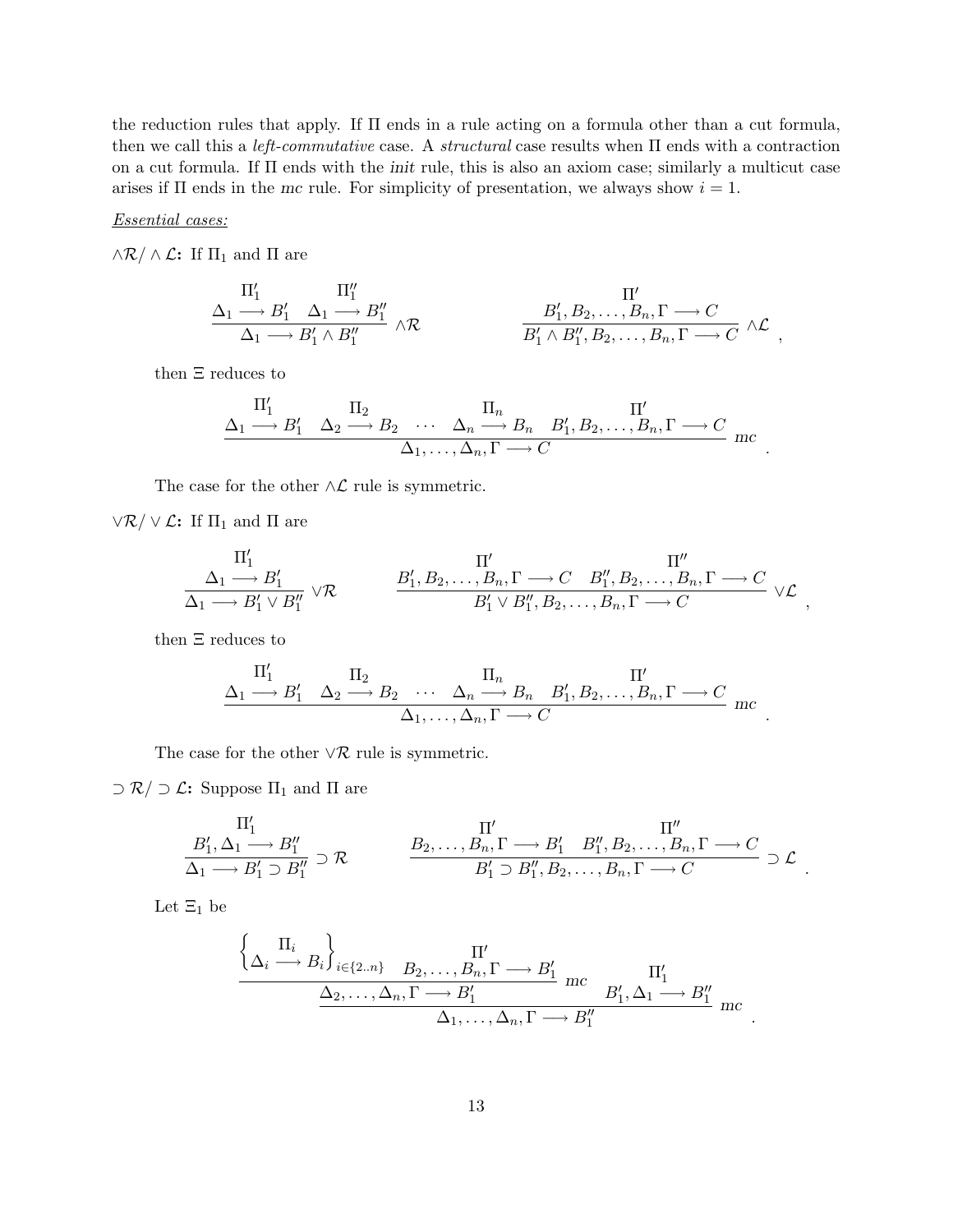Then Ξ reduces to

$$
\cdots \longrightarrow B''_1 \quad \left\{ \Delta_i \stackrel{\Pi_i}{\longrightarrow} B_i \right\}_{i \in \{2..n\}} \quad B''_1, \{B_i\}_{i \in \{2..n\}}, \Gamma \longrightarrow C
$$
\n
$$
\frac{\Delta_1, \dots, \Delta_n, \Gamma, \Delta_2, \dots, \Delta_n, \Gamma \longrightarrow C}{\Delta_1, \dots, \Delta_n, \Gamma \longrightarrow C} c\mathcal{L}
$$

We use the double horizontal lines to indicate that the relevant inference rule (in this case,  $c\mathcal{L}$ ) may need to be applied zero or more times.

 $\forall \mathcal{R}/\forall \mathcal{L}:$  If  $\Pi_1$  and  $\Pi$  are

$$
\frac{\Pi'_1}{\Delta_1 \longrightarrow B'_1[y/x]} \frac{\Pi'}{\forall \mathcal{R}} \qquad \qquad \frac{B'_1[t/x], B_2, \dots, B_n, \Gamma \longrightarrow C}{\forall x . B'_1, B_2, \dots, B_n, \Gamma \longrightarrow C} \ \forall \mathcal{L},
$$

then Ξ reduces to

$$
\frac{\Pi'_1[t/y]}{\Delta_1 \longrightarrow B'_1[t/x]} \left\{ \Delta_i \stackrel{\Pi_i}{\longrightarrow} B_i \right\}_{i \in \{2..n\}} \dots \stackrel{\Pi'}{\longrightarrow} C \n\frac{}{\Delta_1 \longrightarrow C} mc
$$

.

.

 $\exists \mathcal{R}/\exists \mathcal{L}:$  If  $\Pi_1$  and  $\Pi$  are

$$
\frac{\Pi'_1}{\Delta_1 \longrightarrow B'_1[t/x]} \nexists \mathcal{R}
$$
\n
$$
\frac{B'_1[y/x], B_2, \dots, B_n, \Gamma \longrightarrow C}{\exists x. B'_1, B_2, \dots, B_n, \Gamma \longrightarrow C} \nexists \mathcal{L},
$$

then Ξ reduces to

$$
\Delta_1 \longrightarrow \frac{\Pi'_1}{B'_1[t/x]} \left\{ \Delta_i \longrightarrow B_i \right\}_{i \in \{2..n\}} \quad \frac{\Pi'[t/y]}{\dots \longrightarrow C} mc
$$
  

$$
\Delta_1, \dots, \Delta_n, \Gamma \longrightarrow C \quad mc
$$

 $\text{nat}\mathcal{R}/\text{nat}\mathcal{L}$  : Suppose  $\Pi_1$  is  $\overline{\Delta_1 \longrightarrow \text{nat}\, z}$   $\text{nat}\mathcal{R}$  and  $\Pi$  is

$$
\frac{\Pi'}{\longrightarrow D z} \xrightarrow{D j} \frac{\Pi''}{\longrightarrow D (s j)} \xrightarrow{D z, B_2, \dots, B_n, \Gamma \longrightarrow C} \text{nat } z, B_2, \dots, B_n, \Gamma \longrightarrow C \text{nat } \mathcal{L}
$$

Then Ξ reduces to

$$
\frac{w(\Delta_1, \Pi')}{\Delta_1 \longrightarrow D \, z} \quad \left\{ \Delta_i \stackrel{\Pi_i}{\longrightarrow} B_i \right\}_{i \in \{2..n\}} \quad D \, z, B_2, \dots, B_n, \Gamma \longrightarrow C
$$
\n
$$
\Delta_1, \dots, \Delta_n, \Gamma \longrightarrow C \quad \text{inc} \quad .
$$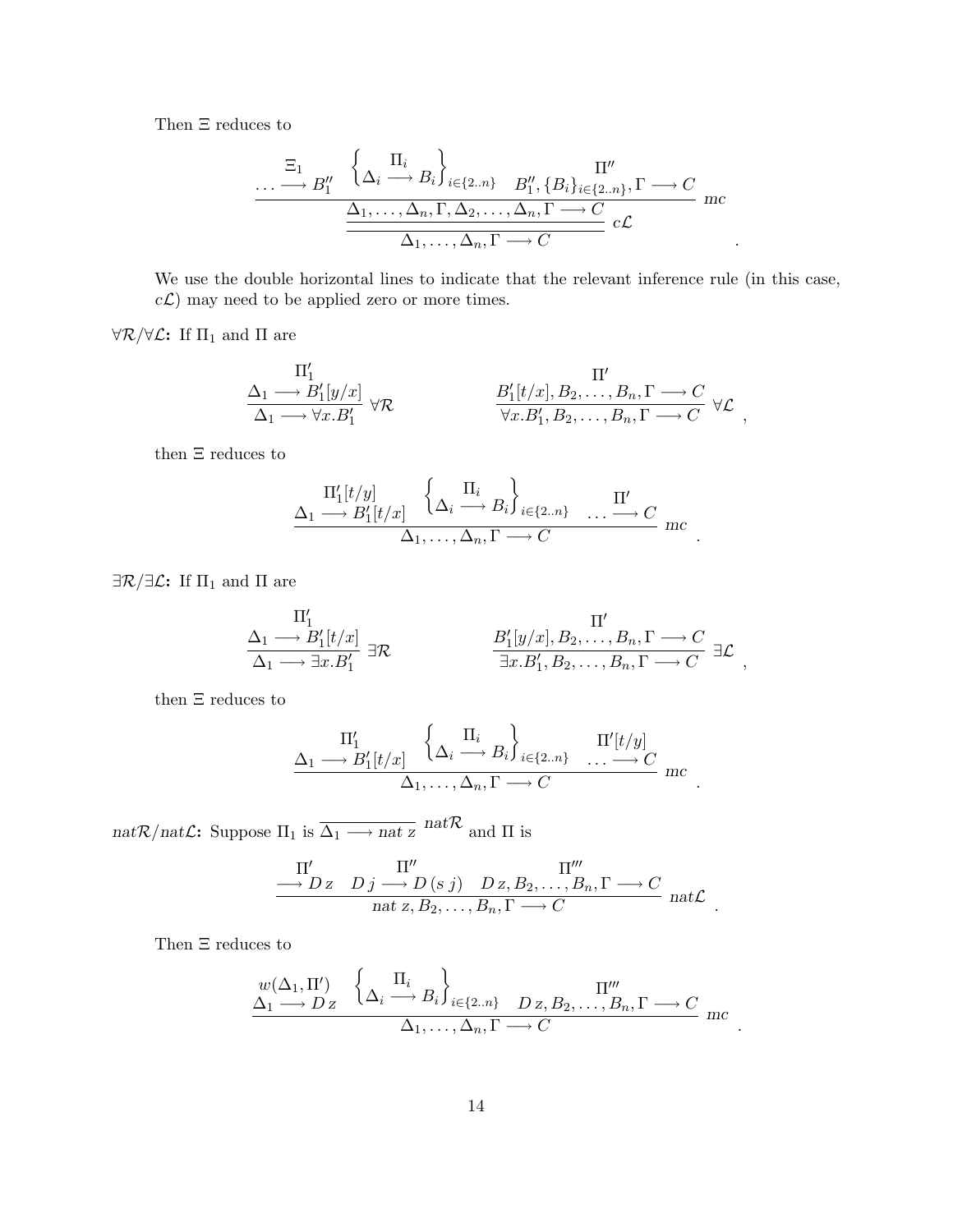$nat\mathcal{R}/nat\mathcal{L}$ : Suppose  $\Pi_1$  is

$$
\frac{\Pi'_1}{\Delta_1 \longrightarrow nat \ I} \cdot \text{nat } \mathcal{R}
$$
  

$$
\Delta_1 \longrightarrow nat \ (s \ I)
$$
nat  $\mathcal{R}$ 

and  $\Pi$  is

$$
\frac{\Pi'}{\longrightarrow D z} \quad D j \longrightarrow D (s j) \quad D (s I), B_2, \dots, B_n, \Gamma \longrightarrow C
$$
  

$$
\frac{\Pi''}{\text{nat} (s I), B_2, \dots, B_n, \Gamma \longrightarrow C} \quad \text{nat } \mathcal{L}
$$

.

,

.

.

.

Let  $\Xi_1$  be

$$
\underbrace{\Pi_1'}_{\Delta_1 \longrightarrow \text{nat } I} \xrightarrow{\Pi'} \underbrace{\Pi''}_{\Delta_1 \longrightarrow D Z} \underbrace{D j \longrightarrow D}_{\text{nat } I \longrightarrow D I} \underbrace{\text{init}}_{\text{mat } L}
$$

and  $\Xi_2$  be

$$
\frac{\Sigma_1}{\Delta_1 \longrightarrow DI \quad DI \longrightarrow D(sI)} \text{mc}
$$
  

$$
\Delta_1 \longrightarrow D(sI) \quad \text{mc}
$$

Then Ξ reduces to

$$
\underline{\Delta_1 \longrightarrow D \,(s\,I)} \quad \left\{ \underline{\Delta_i \longrightarrow B_i} \right\}_{i \in \{2..n\}} \quad \underline{D \,(s\,I), B_2, \dots, B_n, \Gamma \longrightarrow C} \quad \text{and} \quad \underline{\Delta_1, \dots, \Delta_n, \Gamma \longrightarrow C} \quad \text{and} \quad \underline{\Delta_2, \dots, \Delta_n, \Gamma \longrightarrow C} \quad \text{and} \quad \underline{\Delta_3, \dots, \Delta_n, \Gamma \longrightarrow C} \quad \text{and} \quad \underline{\Delta_4, \dots, \Delta_n, \Gamma \longrightarrow C} \quad \text{and} \quad \underline{\Delta_5, \dots, \Delta_n, \Gamma \longrightarrow C} \quad \text{and} \quad \underline{\Delta_6, \dots, \Delta_n, \Gamma \longrightarrow C} \quad \text{and} \quad \underline{\Delta_7, \dots, \Delta_n, \Gamma \longrightarrow C} \quad \text{and} \quad \underline{\Delta_8, \dots, \Delta_n, \Gamma \longrightarrow C} \quad \text{and} \quad \underline{\Delta_9, \dots, \Delta_n, \Gamma \longrightarrow C} \quad \text{and} \quad \underline{\Delta_8, \dots, \Delta_n, \Gamma \longrightarrow C} \quad \text{and} \quad \underline{\Delta_9, \dots, \Delta_n, \Gamma \longrightarrow C} \quad \text{and} \quad \underline{\Delta_1, \dots, \Delta_n, \Gamma \longrightarrow C} \quad \text{and} \quad \underline{\Delta_1, \dots, \Delta_n, \Gamma \longrightarrow C} \quad \text{and} \quad \underline{\Delta_1, \dots, \Delta_n, \Gamma \longrightarrow C} \quad \text{and} \quad \underline{\Delta_1, \dots, \Delta_n, \Gamma \longrightarrow C} \quad \text{and} \quad \underline{\Delta_6, \dots, \Delta_n, \Gamma \longrightarrow C} \quad \text{and} \quad \underline{\Delta_7, \dots, \Delta_n, \Gamma \longrightarrow C} \quad \text{and} \quad \underline{\Delta_8, \dots, \Delta_n, \Gamma \longrightarrow C} \quad \text{and} \quad \underline{\Delta_7, \dots, \Delta_n, \Gamma \longrightarrow C} \quad \text{and} \quad \underline{\Delta_8, \dots, \Delta_n, \Gamma \longrightarrow C} \quad \text{and} \quad \underline{\Delta_8, \dots, \Delta_n, \Gamma \longrightarrow C} \quad \text{and} \quad \underline{\Delta_9, \dots, \Delta_n, \Gamma \longrightarrow C} \quad \text{and} \quad \underline{\Delta_9, \dots, \Delta_n, \Gamma \longrightarrow C} \quad \text{and} \quad \underline{\Delta_9, \dots
$$

 $def \mathcal{R}/def \mathcal{L}:$  Suppose  $\Pi_1$  and  $\Pi$  are

$$
\frac{\Pi'_1}{\Delta_1 \longrightarrow B'_1 \theta} \det \mathcal{R} \qquad \qquad \left\{ \begin{matrix} \Pi^{\rho, \sigma, D} \\ D\sigma, B_2\rho, \dots, B_n\rho, \Gamma\rho \longrightarrow C\rho \end{matrix} \right\} \det \mathcal{L}.
$$

Then by the def $\mathcal R$  rule in  $\Pi_1$  dfn $(\epsilon, B_1, \theta, B'_1)$  holds. Let  $\theta'$  be the restriction of  $\theta$  to the variables  $\bar{x}$  of the relevant definitional clause. Since  $B'_1$  is the body of this clause, its free variables are included in  $\bar{x}$ , and so  $B'_1\theta' = B'_1\theta$ . Then  $\Xi$  reduces to

$$
\frac{\Pi'_1}{\Delta_1 \longrightarrow B'_1 \theta} \quad \left\{ \Delta_i \stackrel{\Pi_i}{\longrightarrow} B_i \right\}_{i \in \{2..n\}} \quad B'_1 \theta, B_2, \dots, B_n, \Gamma \longrightarrow C
$$
\n
$$
\Delta_1, \dots, \Delta_n, \Gamma \longrightarrow C \quad \text{inc}
$$

Left-commutative cases:

• $\mathcal{L}/\circ\mathcal{L}$ : Suppose  $\Pi$  ends with a left rule other than  $c\mathcal{L}$  acting on  $B_1$ , and  $\Pi_1$  is

$$
\frac{\left\{\Delta_1^i \longrightarrow B_1\right\}}{\Delta_1 \longrightarrow B_1} \bullet \mathcal{L} ,
$$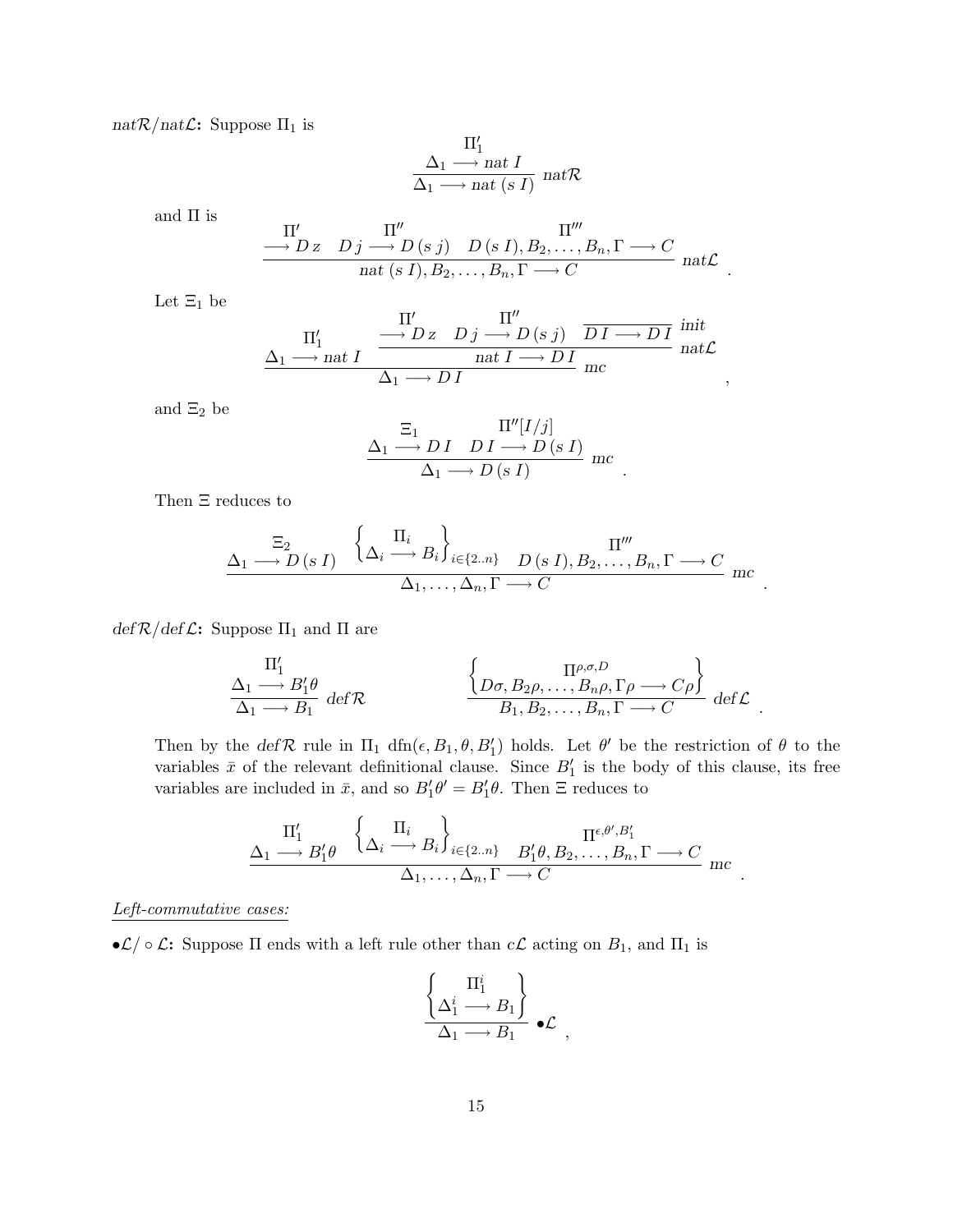where • $\mathcal L$  is any left rule except  $\supset \mathcal L$ , def $\mathcal L$ , or nat $\mathcal L$  (but including  $c\mathcal L$ ). Then  $\Xi$  reduces to

$$
\frac{\left\{\Delta_1^i \longrightarrow B_1 \quad \left\{\Delta_j \longrightarrow B_j\right\}_{j \in \{2..n\}} \quad B_1, \dots, B_n, \Gamma \longrightarrow C \right\}}{\Delta_1^i, \Delta_2, \dots, \Delta_n, \Gamma \longrightarrow C} mc
$$
\n
$$
\Delta_1, \Delta_2, \dots, \Delta_n, \Gamma \longrightarrow C
$$
\n
$$
\mathcal{L}.
$$

 $\supset \mathcal{L}/\circ \mathcal{L}$ : Suppose  $\Pi$  ends with a left rule other than  $c\mathcal{L}$  acting on  $B_1$  and  $\Pi_1$  is

$$
\dfrac{\Pi_1'}{\Delta_1'\longrightarrow D_1',\ D_1'',\Delta_1'\longrightarrow B_1\atop D_1'\supset D_1'',\Delta_1'\longrightarrow B_1}\supset \mathcal{L}
$$

.

.

.

.

.

.

Let  $\Xi_1$  be

$$
\frac{\Pi''_1}{D''_1, \Delta'_1 \longrightarrow B_1 \quad \Delta_2 \longrightarrow B_2 \quad \cdots \quad \Delta_n \longrightarrow B_n \quad B_1, \ldots, B_n, \Gamma \longrightarrow C
$$
  

$$
D''_1, \Delta'_1, \Delta_2, \ldots, \Delta_n, \Gamma \longrightarrow C
$$
mc

Then Ξ reduces to

$$
\frac{w(\Delta_2 \cup \ldots \cup \Delta_n \cup \Gamma, \Pi'_1)}{\Delta'_1, \Delta_2, \ldots, \Delta_n, \Gamma \longrightarrow D'_1 \quad D''_1, \Delta'_1, \Delta_2, \ldots, \Delta_n, \Gamma \longrightarrow C} \supset \mathcal{L}
$$
  

$$
D'_1 \supset D''_1, \Delta'_1, \Delta_2, \ldots, \Delta_n, \Gamma \longrightarrow C
$$

nat $\mathcal{L}/\circ \mathcal{L}$ : Suppose  $\Pi$  ends with a left rule other than  $c\mathcal{L}$  acting on  $B_1$ , and  $\Pi_1$  is

$$
\frac{\Pi_1^1 \qquad \Pi_1^2}{\longrightarrow D_1 z \qquad D_1 j \longrightarrow D_1 (s j) \qquad D_1 I, \Delta'_1 \longrightarrow B_1}_{nat \, I, \, \Delta'_1 \longrightarrow B_1} \quad nat \mathcal{L}
$$

Let  $\Xi_1$  be

$$
\frac{\Pi_1^3}{D_1 I, \Delta_1' \longrightarrow B_1} \left\{ \Delta_i \xrightarrow{H_i} B_i \right\}_{i \in \{2..n\}} \xrightarrow{B_1, \dots, B_n, \Gamma \longrightarrow C} mc
$$
  

$$
D_1 I, \Delta_1', \Delta_2, \dots, \Delta_n, \Gamma \longrightarrow C
$$

Then Ξ reduces to

$$
\frac{\Pi_1^1 \qquad \Pi_1^2}{\longrightarrow D_1 z \qquad D_1 j \longrightarrow D_1 (s j) \qquad D_1 I, \Delta'_1, \Delta_2, \dots, \Delta_n, \Gamma \longrightarrow C \qquad \text{nat } L, \Delta'_1, \Delta_2, \dots, \Delta_n, \Gamma \longrightarrow C \qquad \text{nat } \mathcal{L}
$$

 $def \mathcal{L}/\circ \mathcal{L}$ : If  $\Pi$  ends with a left rule other than  $c\mathcal{L}$  acting on  $B_1$  and  $\Pi_1$  is

$$
\frac{\left\{\n\begin{array}{c}\n\Pi_1^{\rho,\sigma,D} \\
D\sigma,\Delta_1'\rho\longrightarrow B_1\rho\n\end{array}\n\right\}}{A,\Delta_1'\longrightarrow B_1} \text{ def }\mathcal{L}\right\},\
$$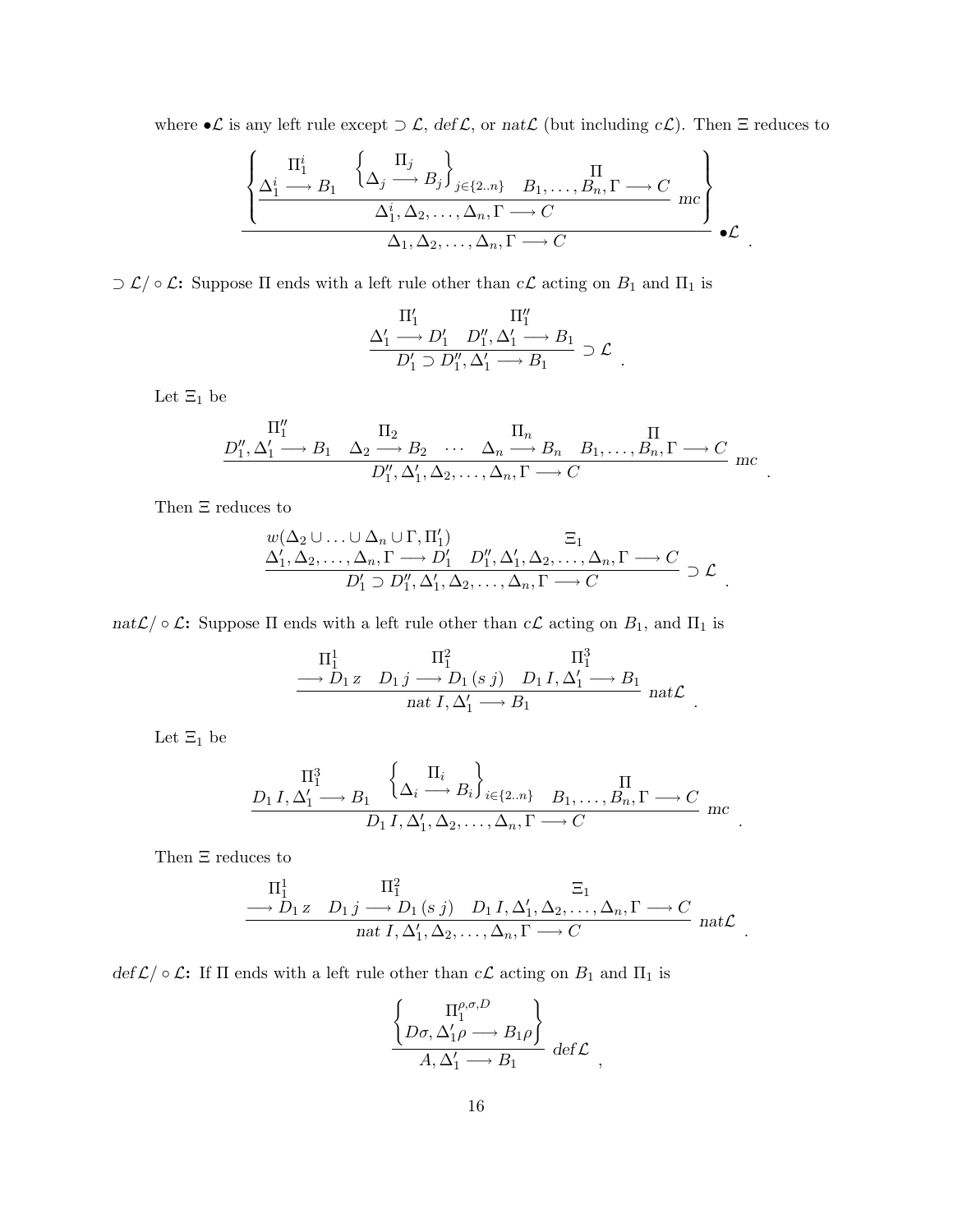then  $\Xi$  reduces to

$$
\frac{\left\{\frac{\Pi_1^{\rho,\sigma,D}}{D\sigma,\Delta_1'\rho\longrightarrow B_1\rho}\frac{\left\{\Delta_i\rho\longrightarrow B_i\rho\right\}_{i\in\{2..n\}}\dots\longrightarrow C\rho}{D\sigma,\Delta_1'\rho,\Delta_2\rho,\dots,\Delta_n\rho,\Gamma\rho\longrightarrow C\rho}\mc\right\}}{A,\Delta_1',\Delta_2,\dots,\Delta_n,\Gamma\longrightarrow C}\ \text{def}\ \mathcal{L}
$$

.

.

.

#### Right-commutative cases:

 $−/ ∘ \mathcal{L}:$  Suppose  $\Pi$  is

$$
\frac{\left\{ \underset{B_1, \ldots, B_n, \Gamma}{\Pi^i} \longrightarrow C \right\}}{B_1, \ldots, B_n, \Gamma \longrightarrow C} \circ \mathcal{L},
$$

where  $\circ\mathcal{L}$  is any left rule other than  $\supset \mathcal{L}$ ,  $\det \mathcal{L}$ , or  $nat\mathcal{L}$  (but including  $c\mathcal{L}$ ) acting on a formula other than  $B_1, \ldots, B_n$ . Then  $\Xi$  reduces to

$$
\frac{\left\{\Delta_1 \xrightarrow{\Pi_1} B_1 \cdots \Delta_n \xrightarrow{\Pi_n} B_n B_1, \dots, B_n, \Gamma^i \longrightarrow C \atop \Delta_1, \dots, \Delta_n, \Gamma^i \longrightarrow C \right\}}{\Delta_1, \dots, \Delta_n, \Gamma \longrightarrow C} mc \right\} \circ \mathcal{L}
$$

 $-$ / ⊃  $\mathcal{L}$ : Suppose Π is

$$
\frac{\Pi'}{B_1,\ldots,B_n,\Gamma'} \longrightarrow D' \quad B_1,\ldots,B_n,D'',\Gamma' \longrightarrow C
$$
  

$$
B_1,\ldots,B_n,D' \supset D'',\Gamma' \longrightarrow C \quad \supset \mathcal{L}
$$

Let  $\Xi_1$  be

$$
\frac{\Pi_1}{\Delta_1 \longrightarrow B_1 \cdots \Delta_n \longrightarrow B_n B_1, \ldots, B_n, \Gamma' \longrightarrow D'}_{\Delta_1, \ldots, \Delta_n, \Gamma' \longrightarrow D'} \text{mc}
$$

and  $\Xi_2$  be

$$
\frac{\Pi_1}{\Delta_1 \longrightarrow B_1 \quad \cdots \quad \Delta_n \longrightarrow B_n \quad B_1, \ldots, B_n, D'', \Gamma' \longrightarrow C \quad \ \Delta_1, \ldots, \Delta_n, D'', \Gamma' \longrightarrow C \quad \ mc
$$

Then Ξ reduces to

$$
\frac{\Xi_1}{\Delta_1,\ldots,\Delta_n,\Gamma'}\longrightarrow D'\quad \Delta_1,\ldots,\Delta_n,D'',\Gamma'\longrightarrow C\atop \Delta_1,\ldots,\Delta_n,D'\supset D'',\Gamma'\longrightarrow C\quad \triangleright \mathcal{L}\ .
$$

 $−/natL$ : Suppose Π is

$$
\frac{\Pi'}{\longrightarrow D z \quad D j \longrightarrow D (s j) \quad B_1, \dots, B_n, D I, \Gamma' \longrightarrow C} \n_{B_1, \dots, B_n, \text{nat } I, \Gamma' \longrightarrow C} \n_{\text{nat } L}.
$$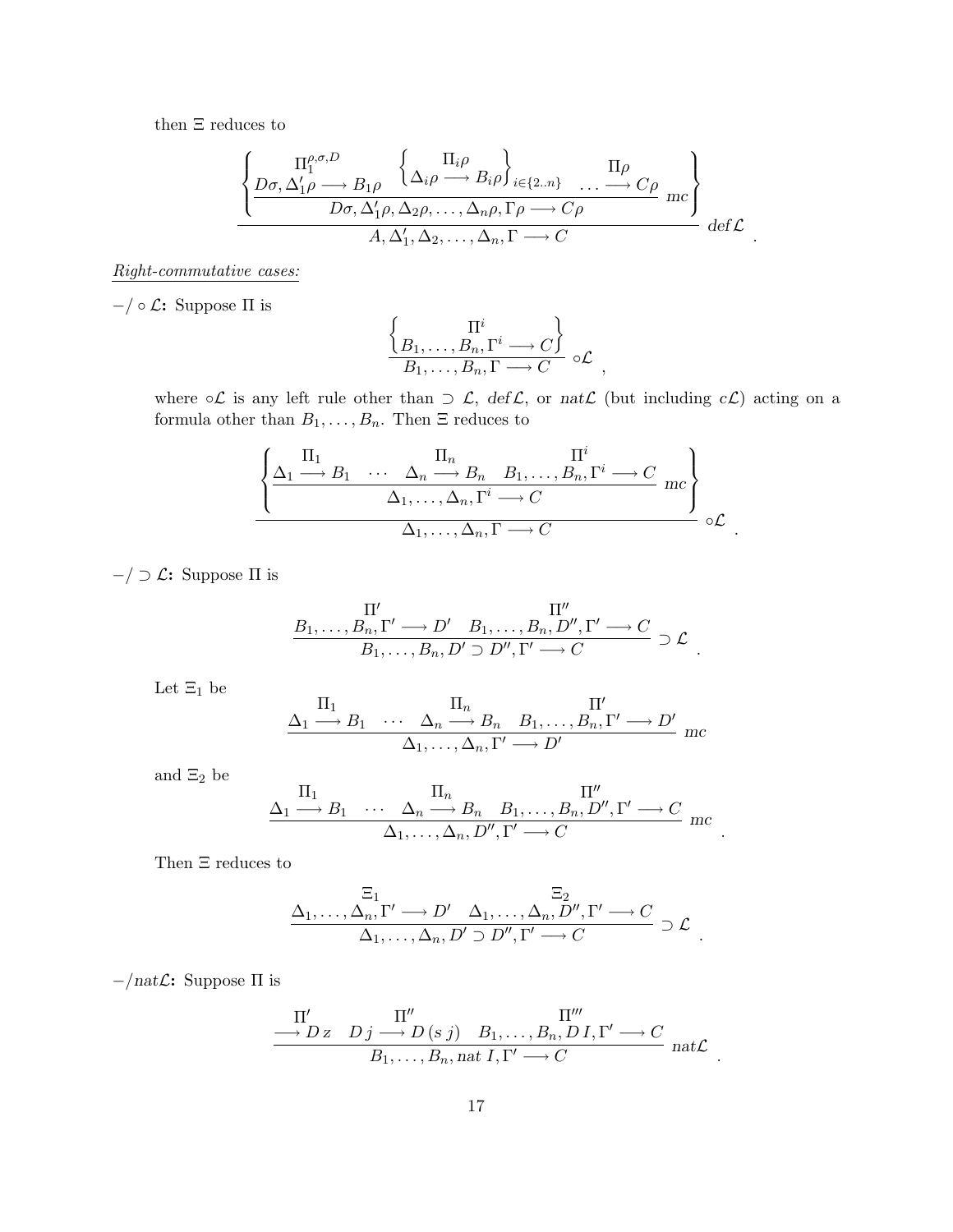Let  $\Xi_1$  be

$$
\frac{\Pi_1}{\Delta_1 \longrightarrow B_1 \cdots \Delta_n \longrightarrow B_n B_1, \ldots, B_n, D I, \Gamma' \longrightarrow C}
$$
  

$$
\Delta_1, \ldots, \Delta_n, D I, \Gamma' \longrightarrow C
$$
mc

.

.

.

.

then  $\Xi$  reduces to

$$
\frac{\Pi'}{\hskip-2.5cm \longrightarrow D z \quad D j \stackrel{\Pi''}{\longrightarrow} D (s j) \quad \Delta_1, \ldots, \Delta_n, D I, \Gamma' \longrightarrow C \atop \Delta_1, \ldots, \Delta_n, \text{nat } I, \Gamma' \longrightarrow C \quad \text{nat } \mathcal{L}
$$

 $-/\text{def } \mathcal{L}$ : If  $\Pi$  is

$$
\frac{\left\{B_{1}\rho, \ldots, B_{n}\rho, D\sigma, \Gamma'\rho \longrightarrow C\rho\right\}}{B_{1}, \ldots, B_{n}, A, \Gamma' \longrightarrow C} \text{ def } \mathcal{L},
$$

then  $\Xi$  reduces to

$$
\frac{\left\{ \left\{ \Delta_i \rho \longrightarrow B_i \rho \right\}_{i \in \{1..n\}} \quad \{B_i \rho\}_{i \in \{1..n\}}, D\sigma, \Gamma' \rho \longrightarrow C\rho \atop \Delta_1 \rho, \dots, \Delta_n \rho, D\sigma, \Gamma' \rho \longrightarrow C\rho \right\}}{\Delta_1 \rho, \dots, \Delta_n \rho, D\sigma, \Gamma' \rho \longrightarrow C\rho} mc \right\} \det \mathcal{L}
$$

−/ ◦ R: If Π is

$$
\frac{\left\{ \underset{B_1, \ldots, B_n, \Gamma^i \longrightarrow C^i}{\Pi^i} \right\}}{B_1, \ldots, B_n, \Gamma \longrightarrow C} \circ \mathcal{R},
$$

where  $\circ \mathcal{R}$  is any right rule, then  $\Xi$  reduces to

$$
\frac{\left\{\frac{\Pi_1}{\Delta_1 \longrightarrow B_1 \quad \cdots \quad \Delta_n \longrightarrow B_n \quad B_1, \ldots, B_n, \Gamma^i \longrightarrow C^i \quad mc\right\}}{\Delta_1, \ldots, \Delta_n, \Gamma^i \longrightarrow C^i} \ \mathrm{mc} \right\}}{\Delta_1, \ldots, \Delta_n, \Gamma \longrightarrow C} \ \mathrm{or} \ .
$$

Multicut cases:

mc/  $\circ \mathcal{L}$ : If  $\Pi$  ends with a left rule other than  $c\mathcal{L}$  acting on  $B_1$  and  $\Pi_1$  ends with a multicut and reduces to  $\Pi_1'$ , then  $\Xi$  reduces to

$$
\frac{\Pi'_1}{\Delta_1 \longrightarrow B_1} \quad \frac{\Pi_2}{\Delta_2 \longrightarrow B_2} \quad \cdots \quad \frac{\Pi_n}{\Delta_n \longrightarrow B_n} \quad B_1, \ldots, B_n, \Gamma \longrightarrow C
$$
\n
$$
\frac{\Pi'_1}{\Delta_1, \ldots, \Delta_n, \Gamma \longrightarrow C} \text{mc}
$$

−/mc: Suppose Π is

$$
\begin{aligned}\n\left\{\n\begin{array}{c}\n\Pi^j \\
\{B_i\}_{i\in I^j}, \Gamma^j \longrightarrow D^j\n\end{array}\n\right\}_{j\in\{1..m\}}\n\left\{\nD^j\right\}_{j\in\{1..m\}}, \n\left\{\nB_i\}_{i\in I^{\prime}}, \Gamma^{\prime} \longrightarrow C\n\end{array}\n\right. \\
B_1, \ldots, B_n, \Gamma^1, \ldots, \Gamma^m, \Gamma^{\prime} \longrightarrow C\n\end{aligned}
$$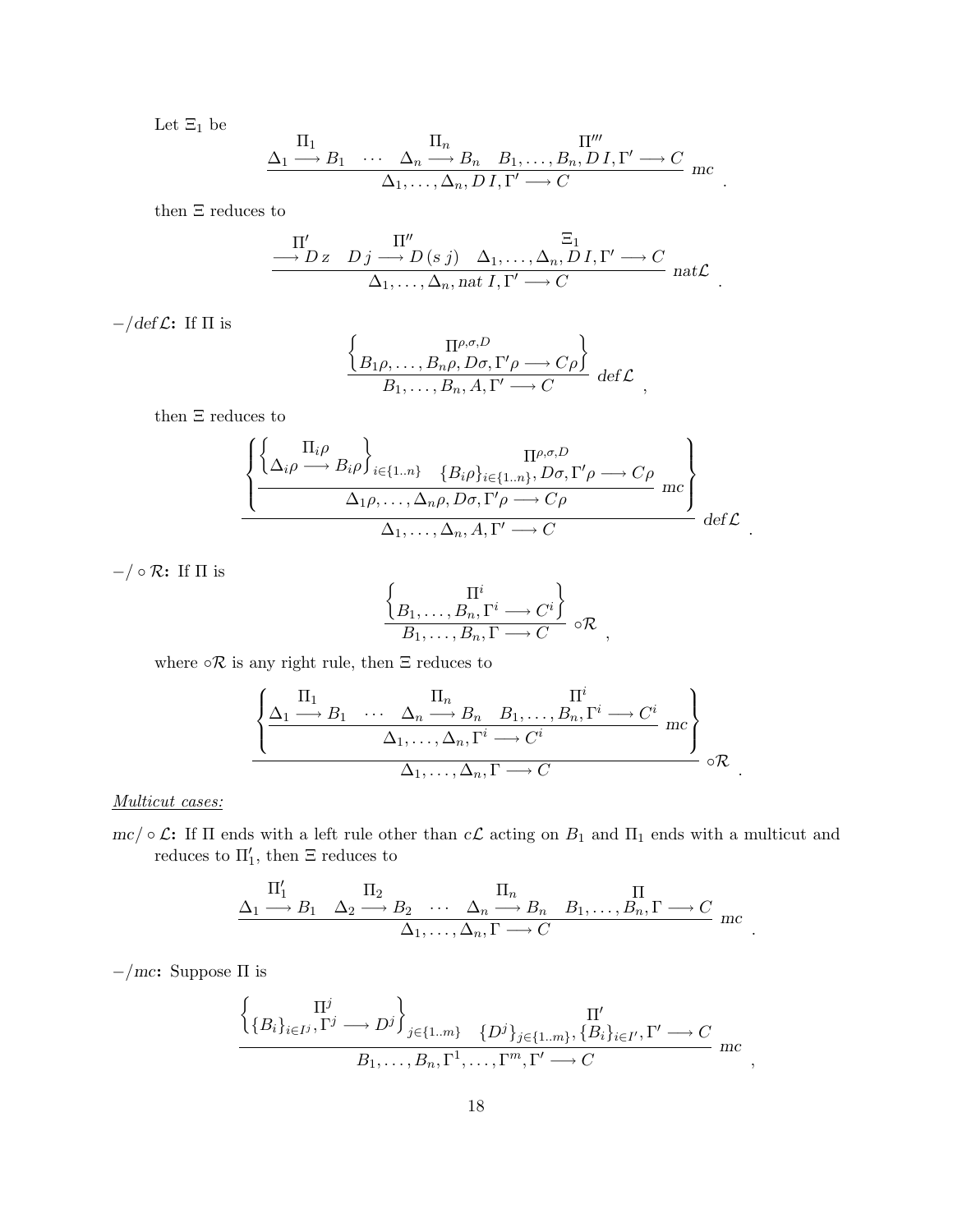where  $I^1, \ldots, I^m, I'$  partition the formulas  $\{B_i\}_{i\in\{1..n\}}$  among the premise derivations  $\Pi_1$ , ...,  $\Pi_m$ ,  $\Pi'$ . For  $1 \leq j \leq m$  let  $\Xi^j$  be ½  $\ddot{\phantom{0}}$ 

$$
\frac{\left\{\Delta_i \stackrel{\prod_i}{\longrightarrow} B_i\right\}_{i \in I^j} \quad \{B_i\}_{i \in I^j}, \Gamma^j \longrightarrow D^j}{\left\{\Delta_i\}_{i \in I^j}, \Gamma^j \longrightarrow D^j} \ \ \text{mc}
$$

.

,

.

.

.

Then Ξ reduces to

$$
\left\{\dots \xrightarrow{\Xi^j} D^j\right\}_{j\in\{1..m\}} \left\{\Delta_i \xrightarrow{\Pi_i} B_i\right\}_{i\in I'} \dots \xrightarrow{\Pi'} C \text{ mc}
$$
  

$$
\Delta_1, \dots, \Delta_n, \Gamma^1, \dots \Gamma^m, \Gamma' \longrightarrow C
$$

Structural case:

 $-$ /c $\mathcal{L}$ : If  $\Pi$  is

$$
\frac{\Pi'}{B_1, B_1, B_2, \dots, B_n, \Gamma \longrightarrow C} B_1, \dots, B_n, \Gamma \longrightarrow C
$$
  $c\mathcal{L}$ 

then Ξ reduces to

$$
\frac{\Delta_1 \xrightarrow{\Pi_1} B_1 \left\{ \Delta_i \xrightarrow{\Pi_i} B_i \right\}_{i \in \{1..n\}} B_1, B_1, B_2, \dots, B_n, \Gamma \longrightarrow C \atop \frac{\Delta_1, \Delta_1, \Delta_2, \dots, \Delta_n, \Gamma \longrightarrow C}{\Delta_1, \dots, \Delta_n, \Gamma \longrightarrow C} c\mathcal{L}
$$
mc

Axiom cases:

init/  $\circ \mathcal{L}$ : If  $\Pi$  ends with either nat $\mathcal{L}$  or def  $\mathcal{L}$  acting on  $B_1$  and  $\Pi_1$  ends with the init rule, then  $\Xi$ reduces to  $($  $\Lambda$ <sup>1</sup>  $\bar{D}$ ,  $\bar{H}$ 

$$
\frac{\Delta_2 \stackrel{\prod_2}{\longrightarrow} B_2 \quad \cdots \quad \Delta_n \stackrel{\prod_n}{\longrightarrow} B_n \quad \Delta_1, B_2, \ldots, B_n, \Gamma \longrightarrow C}{\Delta_1, \ldots, \Delta_n, \Gamma \longrightarrow C} mc
$$

 $-$ /init: If  $\Pi$  ends with the *init* rule and C is a formula in  $\Gamma$ , then  $\Xi$  reduces to

$$
\overline{\Delta_1,\ldots,\Delta_n,\Gamma\longrightarrow C} \; \; \textrm{init}
$$

If  $\Pi$  ends with the *init* rule, but C is not a formula in  $\Gamma$ , then C must be one of the cut formulas, say  $B_1$ . In this case  $\Xi$  reduces to  $w(\Delta_2 \cup ... \cup \Delta_n \cup \Gamma, \Pi_1)$ .

An inspection of the rules of the logic and this definition will reveal that every derivation ending with a multicut has a reduct. Because we use a multiset as the left side of the sequent, there may be ambiguity as to whether a formula occurring on the left side of the rightmost premise to a multicut rule is in fact a cut formula, and if so, which of the left premises corresponds to it. As a result, several of the reduction rules may apply, and so a derivation may have multiple reducts.

The following lemma states that the reduction relation is preserved by weakening.

**Lemma 14** If  $\Xi$  reduces to  $\Xi'$ , then, for any multiset  $\Delta$  of formulas,  $w(\Delta, \Xi)$  reduces to  $w(\Delta, \Xi')$ .

The proof of this lemma is a simple case analysis on the relevant clauses of Def. 13 and makes use of Def. 8 and Lemmas 11 and 12.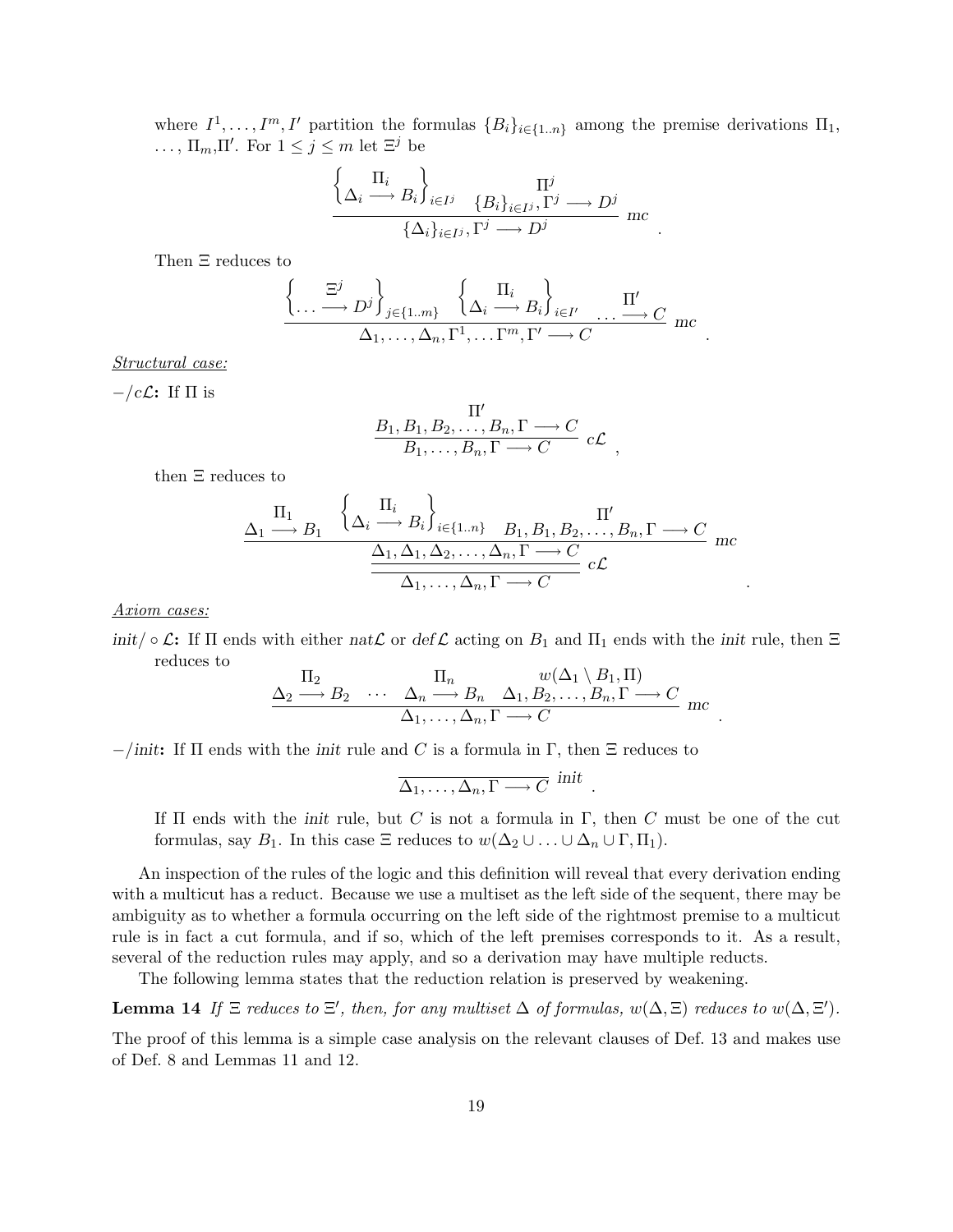## 6 Normalizability and Reducibility

We now define two properties of derivations: normalizability and reducibility. Each of these properties implies that the derivation can be reduced to a cut-free derivation of the same end-sequent.

Definition 15 We define the set of *normalizable* derivations to be the smallest set that satisfies the following conditions:

- 1. If a derivation  $\Pi$  ends with a multicut, then it is normalizable if for every substitution  $\theta$  there is a normalizable reduct of  $\Pi\theta$ .
- 2. If a derivation ends with any rule other than a multicut, then it is normalizable if the premise derivations are normalizable.

These clauses assert that a given derivation is normalizable provided certain (perhaps infinitely many) other derivations are normalizable. If we call these other derivations the predecessors of the given derivation, then a derivation is normalizable if and only if the tree of the derivation and its successive predecessors is well-founded. In this case, the well-founded tree is call the normalization of the derivation.

Since a normalization is well-founded, it has an associated induction principle: for any property P of derivations, if for every derivation  $\Pi$  in the normalization, P holds for every predecessor of  $\Pi$ implies that P holds for  $\Pi$ , then P holds for every derivation in the normalization.

Lemma 16 If there is a normalizable derivation of a sequent, then there is a cut-free derivation of the sequent.

**Proof** Let  $\Pi$  be a normalizable derivation of the sequent  $\Gamma \longrightarrow B$ . We show by induction on the normalization of Π that there is a cut-free derivation of  $\Gamma \longrightarrow B$ .

- 1. If Π ends with a multicut, then one of its reducts is one of its predecessors (by way of the empty substitution) and so is normalizable. But the reduct is also a derivation of  $\Gamma \longrightarrow B$ , so by the induction hypothesis this sequent has a cut-free derivation.
- 2. Suppose  $\Pi$  ends with a rule other than multicut. Since we are given that  $\Pi$  is normalizable, by definition the premise derivations are normalizable. These premise derivations are the predecessors of  $\Pi$ , so by the induction hypothesis there are cut-free derivations of the premises. Thus there is a cut-free derivation of  $\Gamma \longrightarrow B$ . п

The next two lemmas are also proved by induction on the normalization of the given derivation. The proof of the second lemma uses Lemmas 11 and 14 for the case when the derivation ends with a multicut.

**Lemma 17** If  $\Pi$  is a normalizable derivation, then for any substitution  $\theta$ ,  $\Pi\theta$  is normalizable.

**Lemma 18** If  $\Pi$  is a normalizable derivation, then for any multiset  $\Delta$  of formulas,  $w(\Delta,\Pi)$  is normalizable.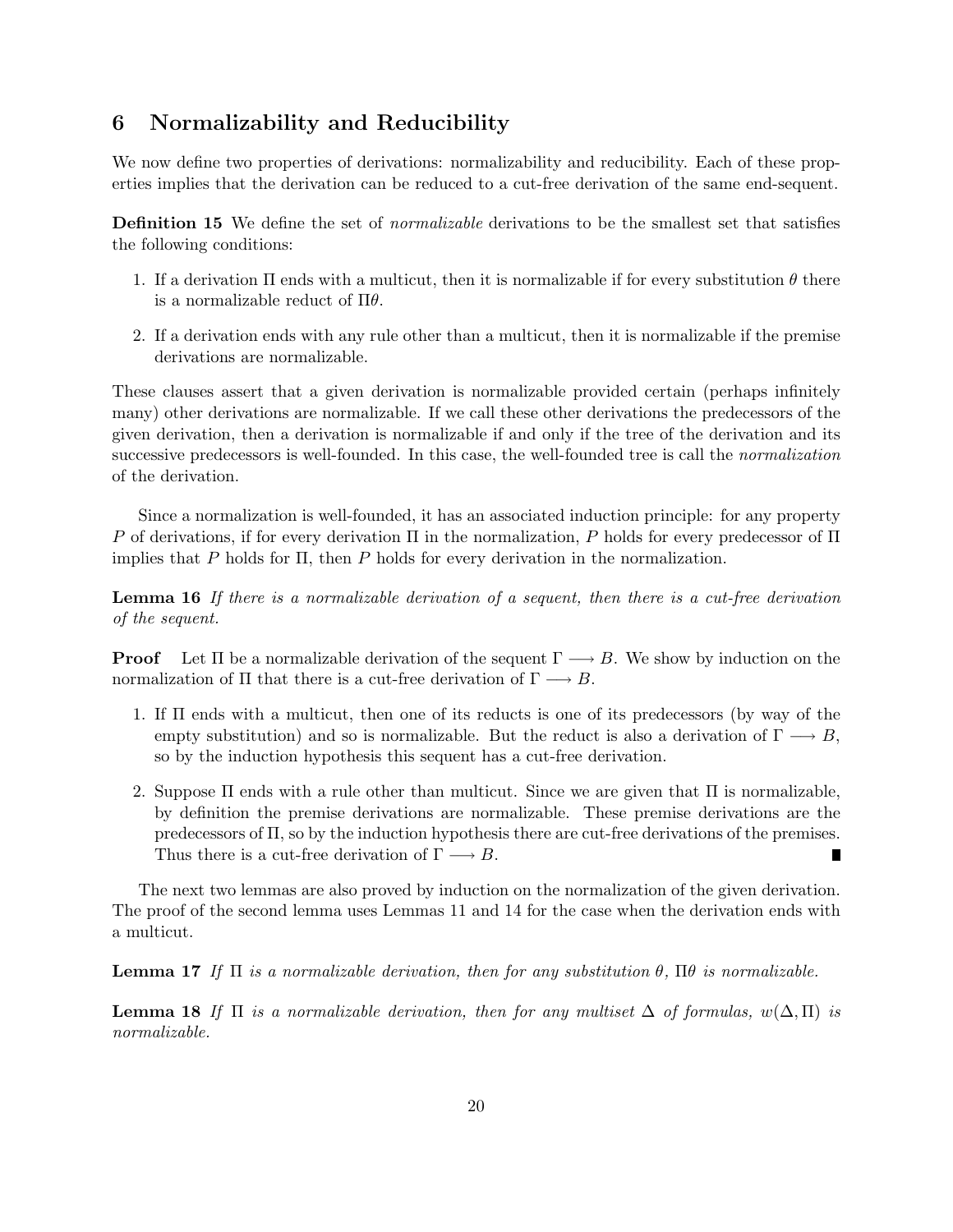We now define the property of reducibility for derivations. We do this by induction on the level of the derivation: in the definition of reducibility for derivations of level  $i$  we assume that reducibility is already defined for all levels  $j < i$ . (Recall from Definition 1 that the level of a derivation is defined to be the level of the consequent of its end-sequent.)

**Definition 19** For any i, we define the set of *reducible i*-level derivations to be the smallest set of i-level derivations that satisfies the following conditions:

- 1. If a derivation  $\Pi$  ends with a multicut, then it is reducible if for every substitution  $\theta$  there is a reducible reduct of  $\Pi\theta$ .
- 2. Suppose the derivation ends with the implication right rule

$$
\frac{B,\Gamma \longrightarrow C}{\Gamma \longrightarrow B \supset C} \supset \mathcal{R} .
$$

Then the derivation is reducible if the premise derivation  $\Pi$  is reducible and, for every substitution  $\theta$ , multiset  $\Delta$  of formulas, and reducible derivation  $\Pi'$  of  $\Delta \longrightarrow B\theta$ , the derivation

$$
\frac{\Delta \xrightarrow{\Pi'} B\theta \quad B\theta, \Gamma\theta \longrightarrow C\theta}{\Delta, \Gamma\theta \longrightarrow C\theta} \ \ \text{mc}
$$

is reducible.

- 3. If the derivation ends with the implication left rule or the nat left rule, then it is reducible if the right premise derivation is reducible and the other premise derivations are normalizable.
- 4. If the derivation ends with any other rule, then it is reducible if the premise derivations are reducible.

These clauses assert that a given derivation is reducible provided certain (perhaps infinitely many) other derivations are reducible. If we call these other derivations the predecessors of the given derivation, then a derivation is reducible only if the tree of the derivation and its successive predecessors is well-founded. In this case, the well-founded tree is call the reduction of the derivation.

In defining reducibility for a derivation of  $\Gamma \longrightarrow B \supset C$  ending with  $\supset \mathcal{R}$  we quantify over reducible derivations of  $\Delta \longrightarrow B\theta$ . This is legitimate since we are defining reducibility for a derivation having level  $max(1v1(B) + 1, 1v1(C))$ , so the set of reducible derivations having level  $\text{lvl}(B\theta) = \text{lvl}(B)$  is already defined. For a derivation ending with  $\supset \mathcal{L}$  or nat $\mathcal{L}$ , some premise derivations may have consequents with a higher level than that of the consequent of the conclusion. As a result, we cannot use the reducibility of those premise derivations to define the reducibility of the derivation as a whole, since the reducibility of the premise derivations may not yet be defined. Thus we use the weaker notion of normalizability for those premise derivations. Also observe that the consequent of the premise to the rule  $\det R$  cannot have a higher level than the consequent of the conclusion because of the level restriction on definitional clauses. Finally, as with normalizations, reductions have associated induction principles.

The following lemmas are proved by induction on the reduction of the given derivation. The proof of Lemma 20 is straightforward. The proofs of Lemmas 21 and 22 use Lemmas 17 and 18, respectively, for the case when the derivation ends with  $\supset \mathcal{L}$  or  $nat\mathcal{L}$ . The proof of Lemma 22 also requires Lemmas 11 and 14.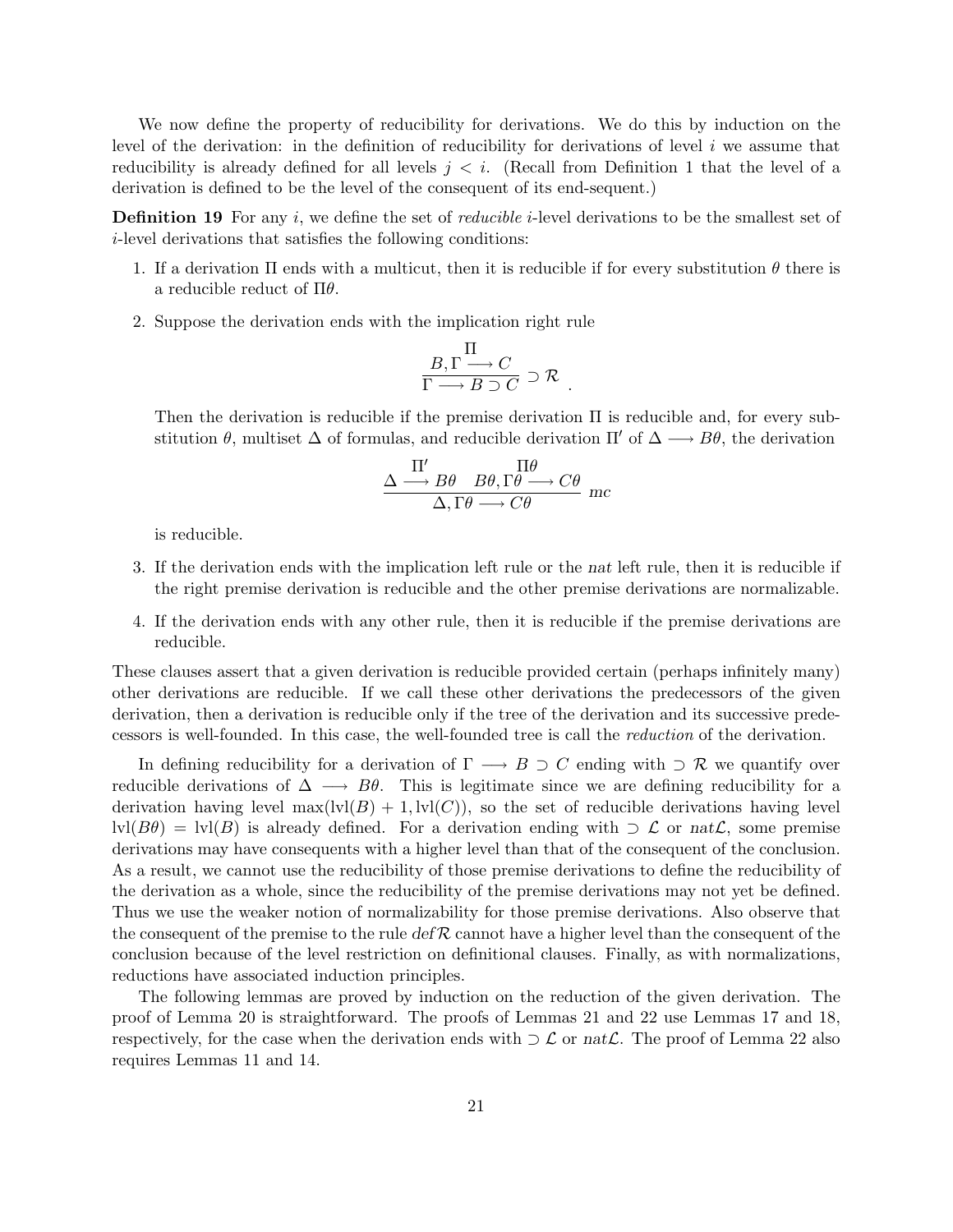Lemma 20 If a derivation is reducible, then it is normalizable.

**Lemma 21** If  $\Pi$  is a reducible derivation, then for any substitution  $\theta$ ,  $\Pi\theta$  is reducible.

**Lemma 22** If  $\Pi$  is a reducible derivation, then for any multiset  $\Delta$  of formulas,  $w(\Delta,\Pi)$  is reducible.

## 7 Cut-Elimination

In the previous section we proved that every reducible derivation is normalizable and that every normalizable derivation can be reduced to a cut-free derivation of the same end-sequent. In this section we show that every  $F O \lambda^{\Delta N}$  derivation is reducible, and thus every derivable sequent can be derived without the cut rule. The consistency of  $F O\lambda^{\Delta N}$  is then a simple corollary of the cut-elimination theorem.

**Lemma 23** For any derivation  $\Pi$  of  $B_1, \ldots, B_n, \Gamma \longrightarrow C$  and reducible derivations  $\Pi_1, \ldots, \Pi_n$  of  $\Delta_1 \longrightarrow B_1, \ldots, \Delta_n \longrightarrow B_n \ (n \geq 0)$ , the derivation  $\Xi$ 

$$
\frac{\Pi_1}{\Delta_1 \longrightarrow B_1 \cdots \Delta_n \longrightarrow B_n B_1, \ldots, B_n, \Gamma \longrightarrow C \atop \Delta_1, \ldots, \Delta_n, \Gamma \longrightarrow C \text{ mc}
$$

is reducible.

**Proof** The proof is by induction on  $ht(\Pi)$ , with subordinate inductions on n and on the reductions of  $\Pi_1, \ldots, \Pi_n$ . The proof does not rely on the order of the inductions on reductions. Thus when we need to distinguish one of the  $\Pi_i$ , we shall refer to it as  $\Pi_1$  without loss of generality.

The derivation  $\Xi$  is reducible if for every substitution  $\theta$  some reduct of  $\Xi\theta$  is reducible. If  $n = 0$ , then  $\Xi\theta$  reduces to  $\Pi\theta$ . By Lemma 21 it suffices to show that  $\Pi$  is reducible. This is proved by a case analysis of the last rule in Π. For each case, the result follows easily from the outer induction hypothesis and Definition 19. The  $\supset \mathcal{R}$  case requires that substitution for variables doesn't increase the measure of a derivation (Lemma 7). In the cases for  $\supset \mathcal{L}$  and nat $\mathcal{L}$  we need the additional information that reducibility implies normalizability (Lemma 20).

For  $n > 0$  we proceed with a case analysis of the reduction rules that apply to  $\Xi$  (and thus to  $\Xi\theta$ ) to show that in fact every reduct of  $\Xi\theta$  is reducible. Most cases follow easily from the induction hypothesis, Definition 19, and Lemmas 7, 10, 17, 18, 20, 21, and 22. We show the interesting cases below.

 $\supset \mathcal{R}/\supset \mathcal{L}$ :  $\Pi_1$  and  $\Pi$  are

$$
\frac{\Pi'_1}{\Delta_1 \longrightarrow B''_1} \supset R \qquad \qquad \frac{\Pi'}{B_1 \cup B_1'' \cup B_1''} \supset R \qquad \qquad \frac{B_2, \dots, B_n, \Gamma \longrightarrow B_1' \quad B_1'', B_2, \dots, B_n, \Gamma \longrightarrow C}{B_1' \supset B_1'', B_2, \dots, B_n, \Gamma \longrightarrow C} \supset \mathcal{L}.
$$

Recall that substitution for variables preserves reducibility (Lemma 21) and does not increase the measure of a derivation (Lemma 7). Thus the derivation  $\Xi_1$ 

$$
\frac{\Pi_2 \theta}{\Delta_2 \theta \longrightarrow B_2 \theta \longrightarrow \Delta_n \theta \longrightarrow B_n \theta \longrightarrow B_2 \theta, \dots, B_n \theta, \Gamma \theta \longrightarrow B'_1 \theta}{\Delta_2 \theta, \dots, \Delta_n \theta, \Gamma \theta \longrightarrow B'_1 \theta}
$$
mc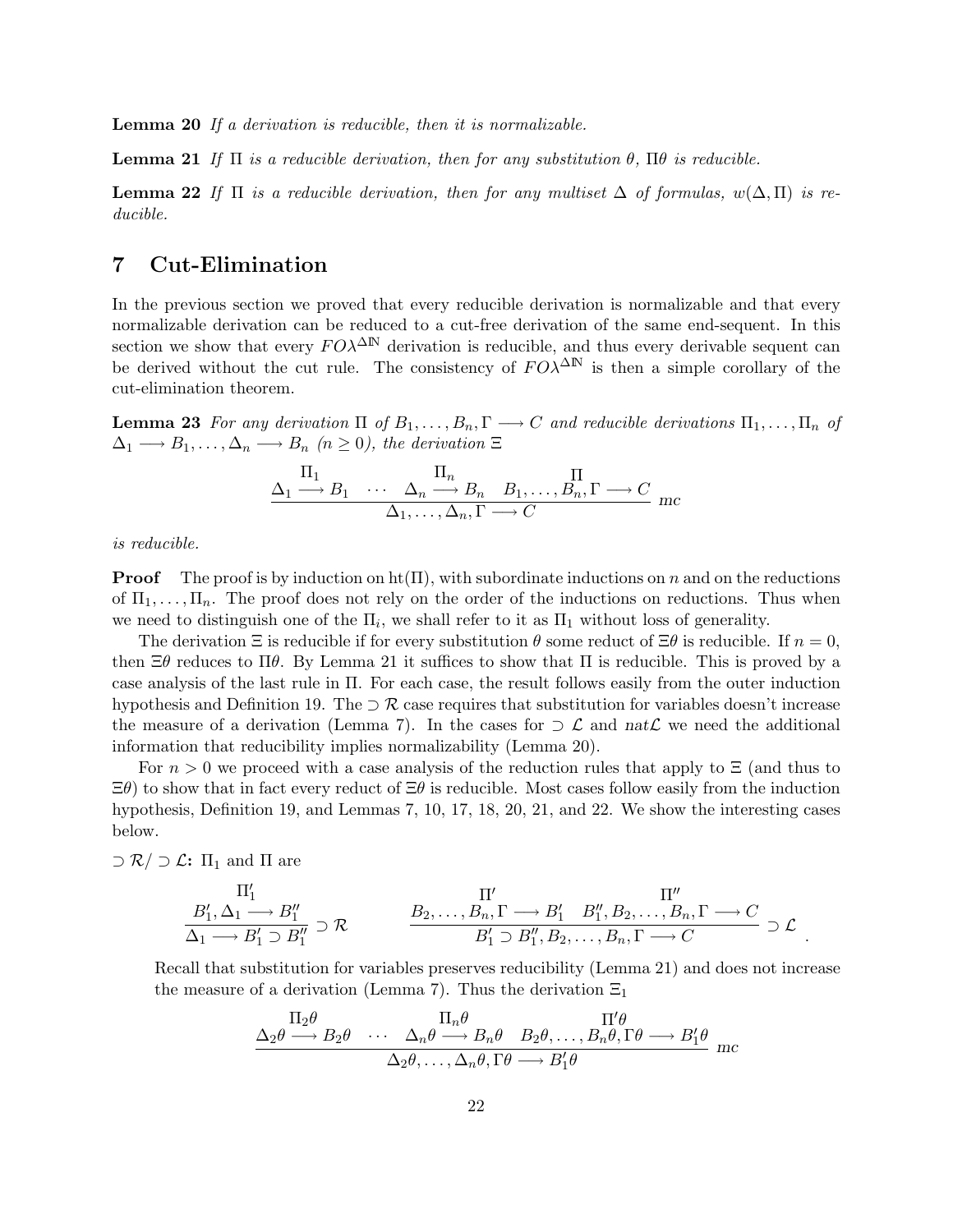is reducible by the outer induction hypothesis. Since we are given that  $\Pi_1$  is reducible, by Definition 19 the derivation  $\Xi_2$ 

$$
\frac{\Xi_1}{\Delta_2 \theta, \dots, \Delta_n \theta, \Gamma \theta \longrightarrow B'_1 \theta} \xrightarrow{\Pi'_1 \theta} B'_2 \theta, \Delta_1 \theta \longrightarrow B''_1 \theta \Delta_1 \theta, \dots, \Delta_n \theta, \Gamma \theta \longrightarrow B''_1 \theta
$$
mc

is reducible. Therefore the derivation

$$
\cdots \longrightarrow B_1^{\prime\prime} \theta \xrightarrow{\begin{pmatrix} \Pi_i \theta \\ \Delta_i \theta \longrightarrow B_i \theta \end{pmatrix}_{i \in \{2..n\}} B_1^{\prime\prime} \theta, \{B_i \theta\}_{i \in \{2..n\}}, \Gamma \theta \longrightarrow C \theta \\ \frac{\Delta_1 \theta, \dots, \Delta_n \theta, \Gamma \theta, \Delta_2 \theta, \dots, \Delta_n \theta, \Gamma \theta \longrightarrow C \theta}{\Delta_1 \theta, \dots, \Delta_n \theta, \Gamma \theta \longrightarrow C \theta} \n\begin{array}{c}\n\Pi^{\prime\prime} \theta \\
\vdots \\
\Omega \end{array}
$$

which is the reduct of  $\Xi\theta$ , is reducible by the outer induction hypothesis and Definition 19.  $nat\mathcal{R}/nat\mathcal{L}$ :  $\Pi_1$  is

$$
\frac{\Pi'_1}{\Delta_1 \longrightarrow nat \; I} \atop \Delta_1 \longrightarrow nat \; (s \; I) \; nat \mathcal{R}
$$

and Π is

$$
\frac{\Pi''}{\longrightarrow D z \quad D j \longrightarrow D (s j) \quad D (s I), B_2, \dots, B_n, \Gamma \longrightarrow C} \text{nat}(s I), B_2, \dots, B_n, \Gamma \longrightarrow C \text{nat} \mathcal{L}
$$

.

.

Consider the derivation  $\Xi_1$ 

$$
\frac{\Pi'_1}{\Delta_1 \longrightarrow nat \ I} \xrightarrow{\Pi''} \frac{\Pi''}{\Delta_1 \longrightarrow D \ Z} \frac{\Pi''}{\Delta_1 \longrightarrow D \ I} \frac{\Pi''}{\Delta_1 \longrightarrow D \ I} \frac{\Pi''}{\Delta_1 \longrightarrow D \ I} \frac{\Pi''}{\Delta_1 \longrightarrow D \ I}
$$

Since the measure of the right premise derivation is no larger than  $\text{ht}(\Pi)$ ,  $\Xi_1$  is reducible by induction on the reduction of  $\Pi_1$  ( $\Pi_1'$  is a predecessor of  $\Pi_1$ ). Again recall that substitution for variables preserves reducibility (Lemma 21) and does not increase the measure of a derivation (Lemma 7). The derivation  $\Xi_2$ 

$$
\frac{\Sigma_1 \theta}{\Delta_1 \theta \longrightarrow D\theta \, I\theta} \xrightarrow{\Pi''\theta [I\theta/j]} D\theta \, I\theta \longrightarrow D\theta \, (s \, I\theta)
$$
\n
$$
\Delta_1 \theta \longrightarrow D\theta \, (s \, I\theta) \quad \text{mc}
$$

is then reducible by the outer induction hypothesis. Therefore the derivation

$$
\frac{\Xi_2}{\Delta_1 \theta \longrightarrow D\theta \ (s \ I\theta)} \ \left\{ \Delta_i \theta \longrightarrow B_i \theta \right\}_{i \in \{2..n\}} \ \dots \longrightarrow C\theta \atop \Delta_1 \theta, \dots, \Delta_n \theta, \Gamma \theta \longrightarrow C\theta \ \text{mc} \ ,
$$

which is the reduct of  $\Xi\theta$ , is reducible by the outer induction hypothesis.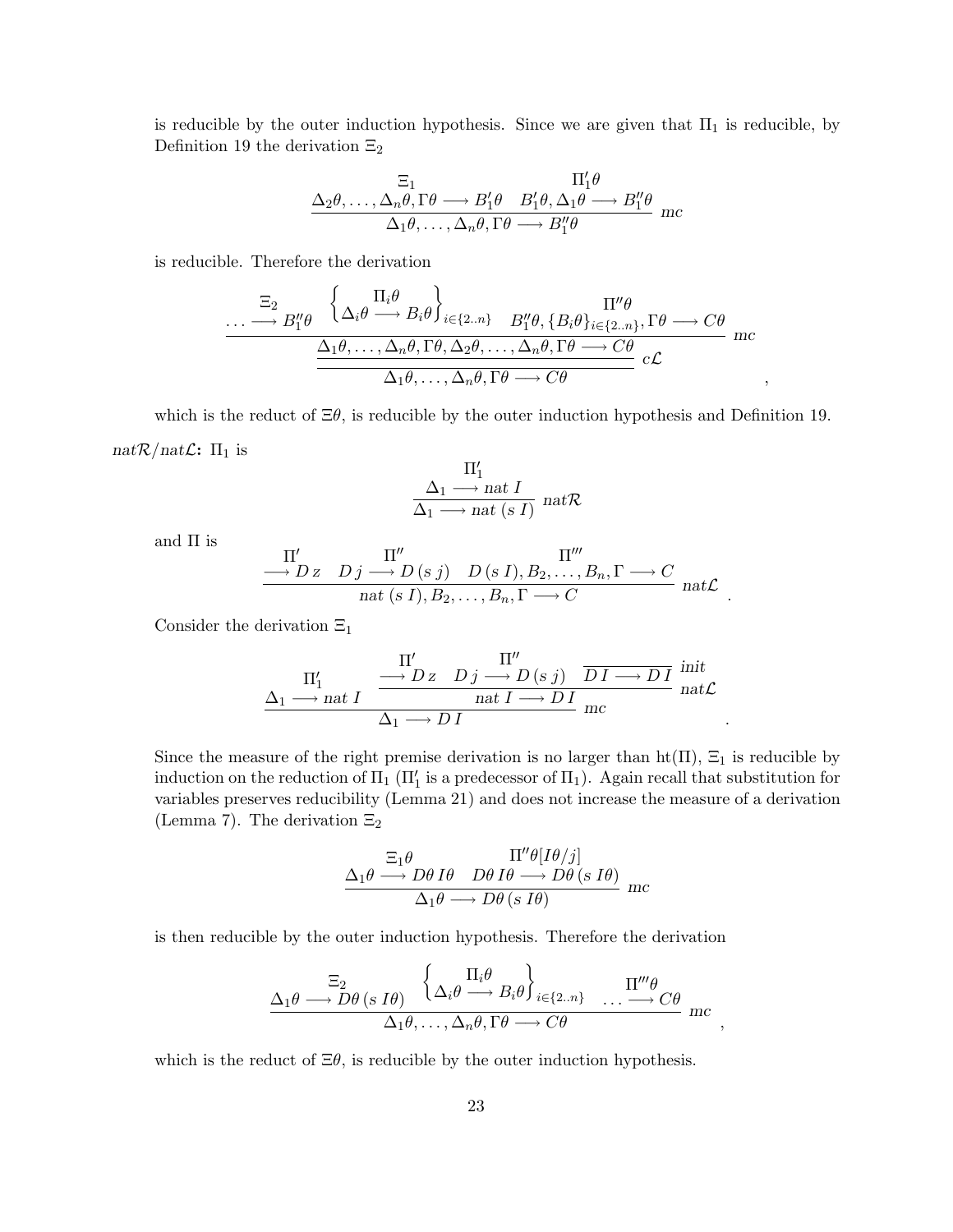$def \mathcal{L}/\circ \mathcal{L}: \Pi_1$  and  $\Pi_1 \theta$  are

$$
\frac{\left\{\n\begin{array}{c}\n\Pi_1^{\rho,\sigma,D} \\
D\sigma,\Delta_1'\rho\longrightarrow B_1\rho\n\end{array}\n\right\}}{\nA,\Delta_1'\longrightarrow B_1}\n\det\mathcal{L}\n\qquad\n\frac{\left\{\n\begin{array}{c}\n\P_1^{\theta\circ\rho',\sigma',D} \\
D\sigma',\Delta_1'\theta\rho'\longrightarrow B_1\theta\rho'\n\end{array}\n\right\}}{\nA\theta,\Delta_1'\theta\longrightarrow B_1\theta}\n\det\mathcal{L}\n\qquad.
$$

The derivation  $\Xi^{\rho',\sigma',D}$ 

$$
\frac{\Pi_1^{\theta \circ \rho', \sigma', D}}{D\sigma', \Delta_1'\theta \rho' \longrightarrow B_1 \theta \rho'} \left\{ \alpha_i \theta \rho' \longrightarrow B_i \theta \rho' \right\}_{i \in \{2..n\}} \dots \longrightarrow C\theta \rho' \n\frac{D\sigma', \Delta_1'\theta \rho', \Delta_2 \theta \rho', \dots, \Delta_n \theta \rho', \Gamma \theta \rho' \longrightarrow C\theta \rho'}{D\sigma', \Delta_1'\theta \rho', \Delta_2 \theta \rho', \dots, \Delta_n \theta \rho', \Gamma \theta \rho' \longrightarrow C\theta \rho'}
$$
mc

.

,

.

.

is reducible by Lemmas 7 and 21 and induction on the reduction of  $\Pi_1$  ( $\Pi_1^{\theta \circ \rho', \sigma', D}$  $_1^{\theta \circ \rho^*, \sigma^*, D}$  is a predecessor of  $\Pi_1$ ). Therefore the derivation

$$
\frac{\left\{D\sigma', \Delta'_1\theta\rho', \Delta_2\theta\rho', \ldots, \Delta_n\theta\rho', \Gamma\theta\rho' \longrightarrow C\theta\rho'\right\}}{A\theta, \Delta'_1\theta, \Delta_2\theta, \ldots, \Delta_n\theta, \Gamma\theta \longrightarrow C\theta} \text{ def }\mathcal{L}
$$

which is the reduct of  $\Xi\theta$ , is reducible by Definition 19.

 $-$ / ⊃ R:  $\Xi$  has the form

$$
\frac{\Pi_1}{\Delta_1 \longrightarrow B_1 \quad \cdots \quad \Delta_n \longrightarrow B_n \quad \frac{C', B_1, \dots, B_n, \Gamma \longrightarrow C''}{B_1, \dots, B_n, \Gamma \longrightarrow C' \supset C''} \supset R
$$
  

$$
\frac{\Delta_1, \dots, \Delta_n, \Gamma \longrightarrow C' \supset C''}{\Delta_1, \dots, \Delta_n, \Gamma \longrightarrow C' \supset C''}
$$

Once again recall that substitution for variables preserves reducibility (Lemma 21) and does not increase the measure of a derivation (Lemma 7). The derivation  $\Xi_1$ 

$$
\frac{\Pi_1 \theta}{\Delta_1 \theta \longrightarrow B_1 \theta} \cdots \frac{\Pi_n \theta}{C' \theta, \Delta_1 \theta, \dots, \Delta_n \theta, \Gamma \theta \longrightarrow C'' \theta} \frac{\Pi' \theta}{C' \theta, \Delta_1 \theta, \dots, \Delta_n \theta, \Gamma \theta \longrightarrow C'' \theta} mc
$$

is reducible by the outer induction hypothesis. For any substitutions  $\theta'$  and  $\theta''$  and reducible derivation  $\Xi'$ , the derivation

$$
\frac{\Xi'\theta''}{(\Delta'\longrightarrow C'\theta\theta')\theta''}\n\left\{\n\begin{array}{l}\n\Pi_i\theta\theta'\theta'' \\
(\Delta_i\longrightarrow B_i)\theta\theta'\theta''\n\end{array}\n\right\}_{i\in\{1..n\}}\n\frac{\Pi'\theta\theta'\theta''}{(\ldots\longrightarrow C'')\theta\theta'\theta''}\n\text{mc}
$$

is reducible by the outer induction hypothesis. This is a reduct of  $\Xi_2 \theta''$ , where  $\Xi_2$  is

$$
\frac{\Xi'}{\Delta'} \xrightarrow{\Xi'} C'\theta\theta' \quad C'\theta\theta', \Delta_1\theta\theta', \dots, \Delta_n\theta\theta', \Gamma\theta\theta' \longrightarrow C''\theta\theta' \quad \text{and} \quad \Delta', \Delta_1\theta\theta', \dots, \Delta_n\theta\theta', \Gamma\theta\theta' \longrightarrow C''\theta\theta' \quad \text{and} \quad \Gamma' \theta' \to \Gamma \theta'
$$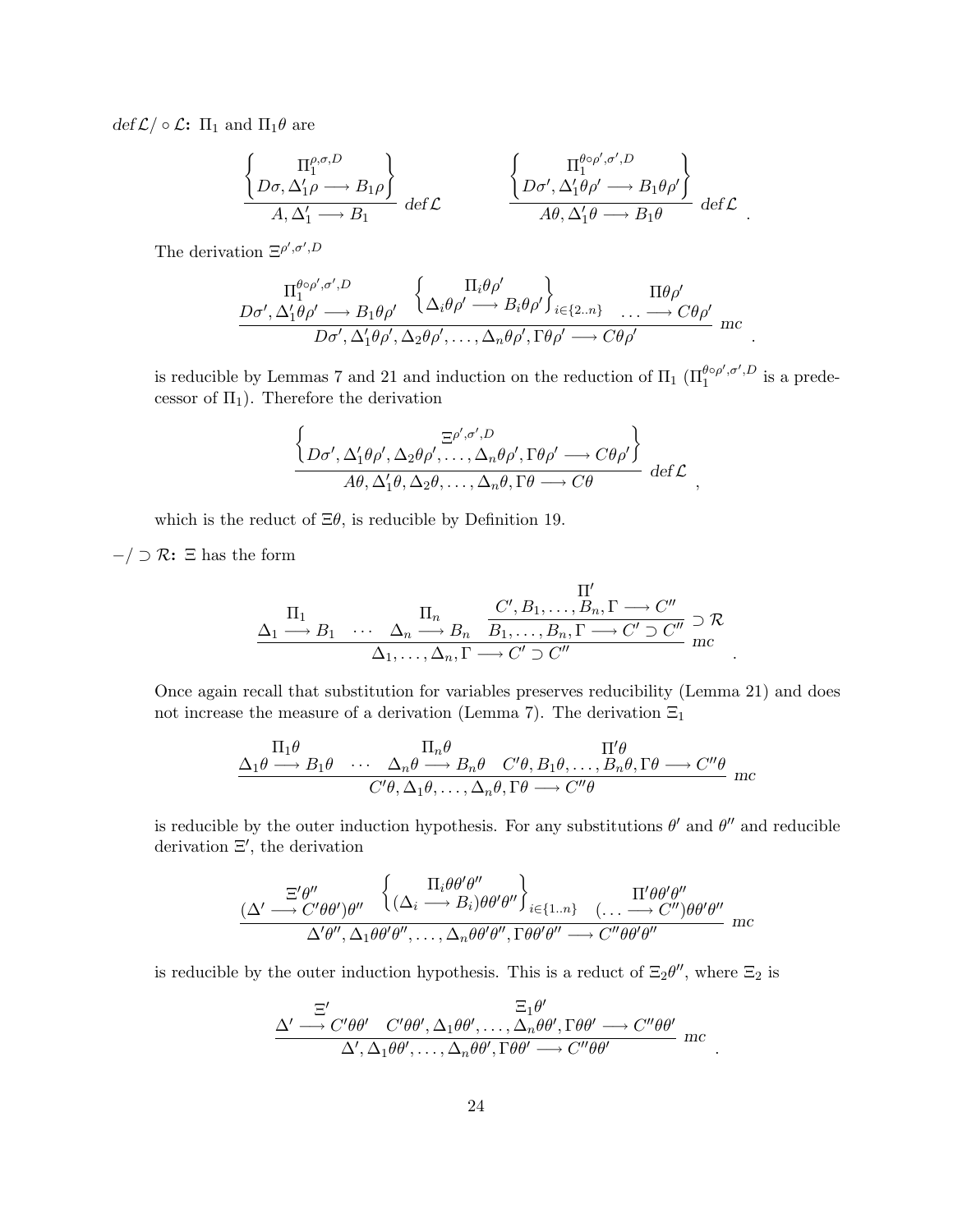Since a reduct of  $\Xi_2 \theta''$  is reducible for every  $\theta''$ , by Definition 19  $\Xi_2$  is reducible. Since  $\Xi_1$  is reducible and  $\Xi_2$  is reducible for every substitution  $\theta'$  and reducible derivation  $\Xi'$ , by Definition 19

$$
\frac{\Xi_1}{\Delta_1 \theta, \dots, \Delta_n \theta, \Gamma \theta \longrightarrow C'' \theta}
$$
\n
$$
\Delta_1 \theta, \dots, \Delta_n \theta, \Gamma \theta \longrightarrow C' \theta \supset C'' \theta \supset \mathcal{R}
$$

is reducible. This last derivation is the reduct of  $\Xi\theta$  by the current reduction rule.

Corollary 24 *Every derivation is reducible.* 

**Proof** This result follows immediately from Lemma 23 with  $n = 0$ .

Theorem 25 If a sequent is derivable, then there is a cut-free derivation of the sequent.

Proof This result follows immediately from Corollary 24, Lemma 20, and Lemma 16.

Since there is no right rule for  $\perp$ , there is no cut-free derivation of  $\longrightarrow \perp$ . Thus consistency is a simple corollary of cut-elimination.

Corollary 26 There is no  $F O \lambda^{\Delta N}$  derivation of the sequent  $\longrightarrow \bot$ .

## 8 Related Work

The logic  $F O \lambda^{\Delta N}$  is related to Schroeder-Heister's "logics with definitional reflection" [24]. He proved cut-elimination for two logics: the first without contraction but allowing arbitrary implications in definitions, the second with contraction but only implication-free definitions. He also showed a counter-example to cut-elimination for the logic with both contraction and definitions with arbitrary implications, but conjectured that cut-elimination should hold if the definitions were stratified (as we accomplish in  $F O\lambda^{\Delta N}$  through the level restriction). The proof presented in this paper clearly establishes that Schroeder-Heister's conjecture is true.

However, there are significant differences between Schroeder-Heister's logics and ours. The first is that  $FO\lambda^{\Delta N}$  uses a stronger version of the left rule for definitions; Schroeder-Heister has extended his cut-elimination results to logics with this stronger rule [25]. More significantly, Schroeder-Heister has no induction rules in his logics. Because of the presence of the nat $\mathcal{L}$  rule in  $F O \lambda^{\Delta N}$ , Schroeder-Heister's cut-elimination proofs do not extend to our setting.

The proof of cut-elimination presented in this paper is patterned after Martin-Löf's normalization proof for a natural deduction system with iterated inductive definitions [12]. Our work can be viewed as an adaptation of his to the sequent calculus setting: our rules for definitions and natural numbers roughly correspond to his introduction and elimination rules for inductively defined predicates.

### Acknowledgments

We gratefully acknowledge interaction with Catuscia Palamidessi which led to the introduction of levels to allow restricted use of implication in definitions. The authors have been funded in part by the grants ONR N00014-93-1-1324, NSF CCR-92-09224, NSF CCR-94-00907, ARO DAAH04- 95-1-0092, and AFOSR F49620-96-1-0204.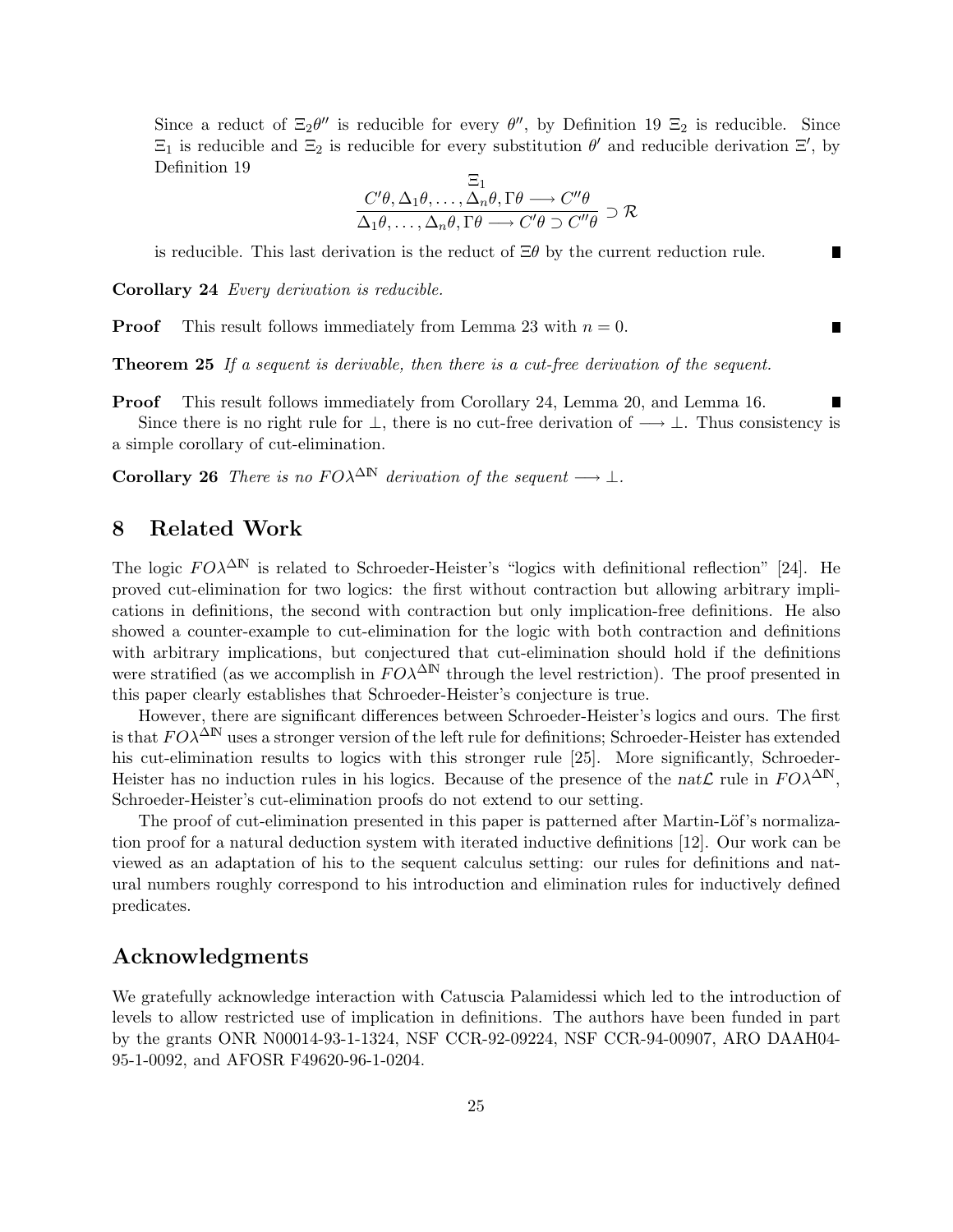## References

- [1] Jean-Marc Andreoli. Logic programming with focusing proofs in linear logic. Journal of Logic and Computation, 2(3):297–347, 1992.
- [2] Jawahar Chirimar. Proof Theoretic Approach to Specification Languages. PhD thesis, University of Pennsylvania, February 1995.
- [3] Alonzo Church. A formulation of the simple theory of types. Journal of Symbolic Logic, 5:56–68, 1940.
- [4] K. L. Clark. Negation as failure. In J. Gallaire and J. Minker, editors, Logic and Data Bases, pages 293–322. Plenum Press, New York, 1978.
- [5] Lars-Henrik Eriksson. A finitary version of the calculus of partial inductive definitions. In L.-H. Eriksson, L. Hallnäs, and P. Schroeder-Heister, editors, Proceedings of the Second International Workshop on Extensions to Logic Programming, volume 596 of Lecture Notes in Artificial Intelligence, pages 89–134. Springer-Verlag, 1991.
- [6] Lars-Henrik Eriksson. Pi: an interactive derivation editor for the calculus of partial inductive definitions. In A. Bundy, editor, Proceedings of the Twelfth International Conference on Automated Deduction, volume 814 of Lecture Notes in Artificial Intelligence, pages 821–825. Springer-Verlag, June 1994.
- [7] Gerhard Gentzen. Investigations into logical deductions, 1935. In M. E. Szabo, editor, The Collected Papers of Gerhard Gentzen, pages 68–131. North-Holland Publishing Co., 1969.
- [8] Jean-Yves Girard. Une extension de l'interprétation de Gödel à l'analyse, et son application à l'émination des coupures dans l'analyse et la théorie des types. In J.E. Fenstad, editor, Proceedings of the Second Scandinavian Logic Symposium, volume 63 of Studies in Logic and the Foundations of Mathematics, pages 63–92, Amsterdam, 1971. North-Holland.
- [9] Jean-Yves Girard. A fixpoint theorem in linear logic. A message posted on the linear@cs.stanford.edu mailing list, http://www.csl.sri.com/linear/mailing-listtraffic/www/07/mail\_3.html, February 1992.
- [10] John Hannan. Extended natural semantics. Journal of Functional Programming, 3(2):123–152, April 1993.
- [11] Gérard Huet. A unification algorithm for typed  $\lambda$ -calculus. Theoretical Computer Science, 1:27–57, 1975.
- [12] Per Martin-Löf. Hauptsatz for the intuitionistic theory of iterated inductive definitions. In J.E. Fenstad, editor, Proceedings of the Second Scandinavian Logic Symposium, volume 63 of Studies in Logic and the Foundations of Mathematics, pages 179–216. North-Holland, 1971.
- [13] Raymond McDowell. Reasoning in a Logic with Definitions and Induction. PhD thesis, University of Pennsylvania, December 1997.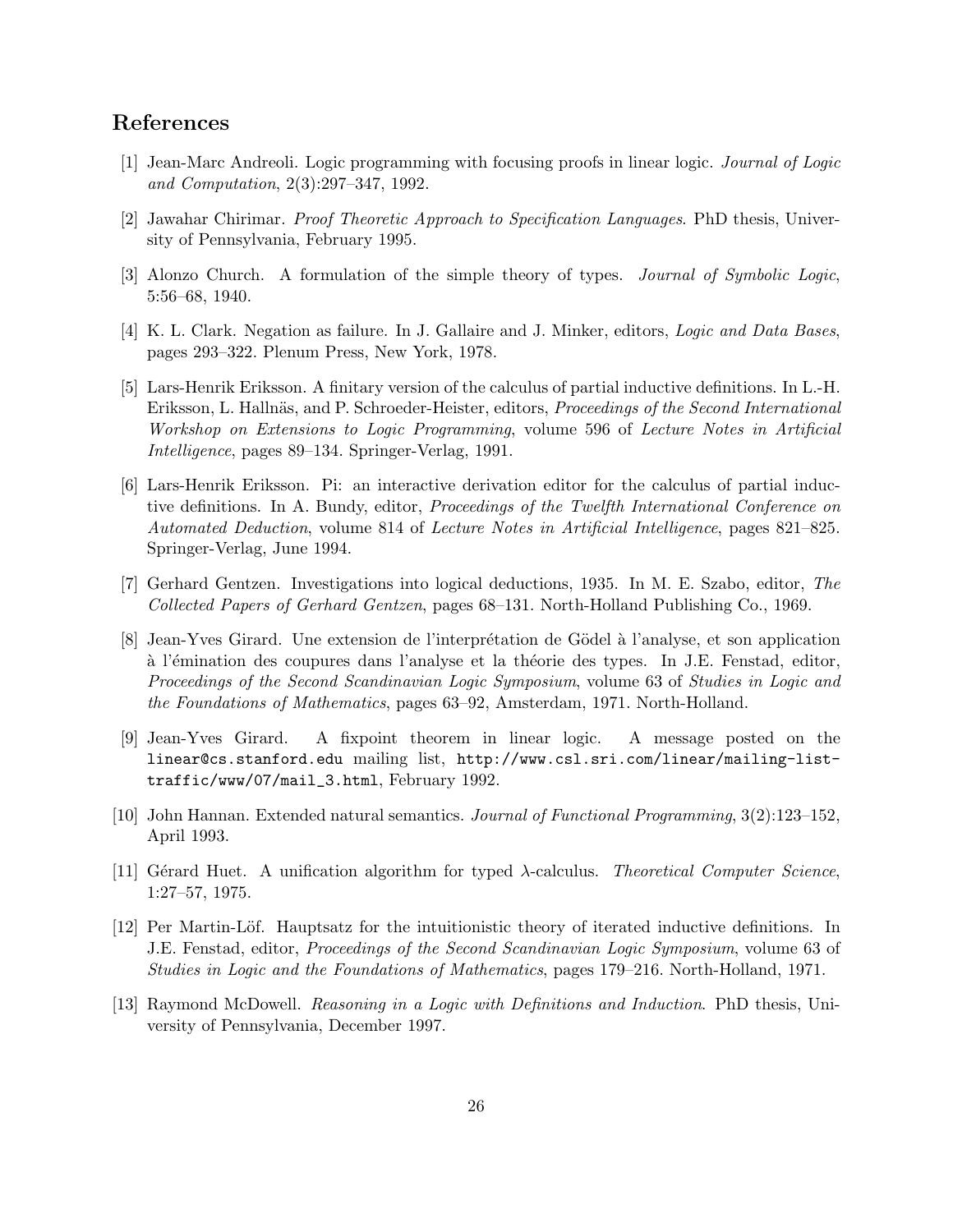- [14] Raymond McDowell and Dale Miller. A logic for reasoning with higher-order abstract syntax. In G. Winskel, editor, Twelfth Annual IEEE Symposium on Logic in Computer Science. IEEE Computer Society Press, June 1997.
- [15] Raymond McDowell, Dale Miller, and Catuscia Palamidessi. Encoding transition systems in sequent calculus: Preliminary report. In Proceedings of the 1996 Workshop on Linear Logic, volume 3 of Electronic Notes in Theoretical Computer Science. Elsevier, 1996.
- [16] Raymond McDowell, Dale Miller, and Catuscia Palamidessi. Encoding transition systems in sequent calculus. *Theoretical Computer Science*, to appear. Preliminary version appeared as [15].
- [17] Dale Miller. Forum: A multiple-conclusion specification language. Theoretical Computer Science, 165:201–232, 1996.
- [18] Dale Miller, Gopalan Nadathur, Frank Pfenning, and Andre Scedrov. Uniform proofs as a foundation for logic programming. Annals of Pure and Applied Logic, 51:125–157, 1991.
- [19] Gopalan Nadathur and Dale Miller. Higher-order Horn clauses. Journal of the ACM, 37(4):777– 814, October 1990.
- [20] David Patterson and John Hennessy. Computer Architecture: A Quantitative Approach. Morgan Kaufman Publishers, Inc., 1990.
- [21] Christine Paulin-Mohring. Inductive definitions in the system Coq: Rules and properties. In Proceedings of the International Conference on Typed Lambda Calculi and Applications, pages 328–345, 1993.
- [22] Frank Pfenning. The practice of logical frameworks. In Hélène Kirchner, editor, *Proceedings of* the Colloquium on Trees in Algebra and Programming, volume 1059 of Springer-Verlag LNCS, pages 119–134, April 1996.
- [23] Frank Pfenning and Conal Elliot. Higher-order abstract syntax. In Proceedings of the ACM-SIGPLAN Conference on Programming Language Design and Implementation, pages 199–208. ACM Press, June 1988.
- [24] Peter Schroeder-Heister. Cut-elimination in logics with definitional reflection. In D. Pearce and H. Wansing, editors, Nonclassical Logics and Information Processing, volume 619 of Lecture Notes in Computer Science, pages 146–171. Springer-Verlag, 1992.
- [25] Peter Schroeder-Heister. Rules of definitional reflection. In M. Vardi, editor, Proceedings, Eighth Annual IEEE Symposium on Logic in Computer Science, pages 222–232. IEEE Computer Society Press, June 1993.
- [26] Carsten Schürmann and Frank Pfenning. Automated theorem proving in a simple meta-logic for lf. To appear at CADE-15, Lindau, Germany, July 1998.
- [27] John Slaney. Solution to a problem of Ono and Komori. Journal of Philosophic Logic, 18:103– 111, 1989.